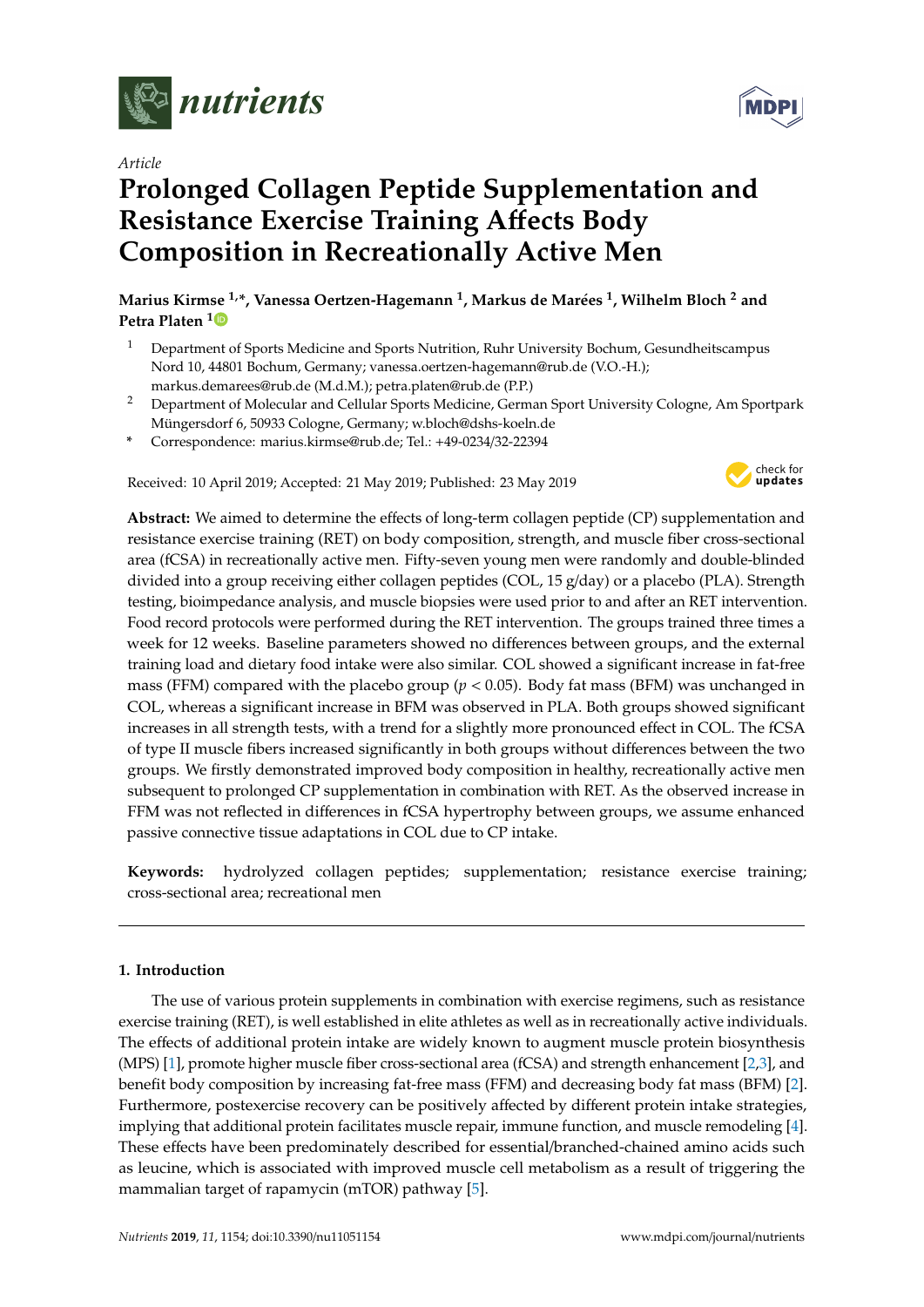Besides contractile muscle fiber adaptations, passive tissue components are also able to adapt to mechanical loads [\[6–](#page-13-5)[8\]](#page-13-6). The muscle and tendon cells surrounding connective and adhesive tissue—the extracellular matrix (ECM)—may be important factors for contractile force development [\[9\]](#page-13-7). The regulatory mechanisms of passive tissue protein biosynthesis, triggered by stretching the tissue or muscular activity, were well described by Kjær [\[10\]](#page-13-8), but are only partly understood. However, it is unclear whether a specific protein supplementation is able to enhance the adaption of the mentioned passive tissue components. The primary structural protein of connective tissues is collagen [\[4\]](#page-13-3). Approximately 25–30% of total protein mass in human bodies is collagen [\[11\]](#page-13-9), and it is ubiquitous within the ECM tissue [\[12\]](#page-13-10). The positive effects of collagen peptide (CP) supplementation in wound healing, diverse reduced joint and tendon pains, and increased subjective ankle stability in injured athletes and patients have been previously described [\[13–](#page-13-11)[18\]](#page-14-0). CP supplementation in combination with specific exercise-based rehabilitation is very likely to support recovery [\[19\]](#page-14-1). However, there is a lack of information regarding the body composition or strength benefits of CP supplementation in healthy populations engaged in a regular RET regime. Up to now, there has been no consideration given to the potential ability of specific collagen intake in combination with RET to increase contractile muscle tissue, and it is probably because of its low leucine content [\[11\]](#page-13-9).

There is evidence for acute augmented collagen synthesis after CP intake followed by mechanical loads in the form of lower body plyometric exercise [\[20\]](#page-14-2). Nevertheless, little is known concerning CP supplementation combined with a prolonged RET regime, and in this context, few studies have looked at strength and body composition in healthy individuals. It is assumed that the satellite cells of contractile muscle fiber cells are crucial for muscle repair and muscle fiber hypertrophy and can interact with myogenic progenitor cells in the surrounding ECM [\[21\]](#page-14-3). This cross-talk could lead to either stimulation of ECM synthesis by satellite cells [\[21\]](#page-14-3) or stimulation of satellite cell activation after muscle injury by fibroblasts [\[22](#page-14-4)[,23\]](#page-14-5). Regarding this, a higher quantity of ECM, including higher numbers of fibroblasts, could have a regulatory influence on satellite cell activity and, therefore, muscle repair and muscle fiber hypertrophy. However, this assumption is based on research of in vitro models. Yet, the question remains whether prolonged CP intake in combination with RET can increase the quantity of passive and connective tissue cells and, moreover, whether this supplement somehow affects the contractile muscle fiber size of healthy individuals.

Zdzieblik et al. [\[11\]](#page-13-9) were the first investigators to show a positive effect of CP supplementation in combination with RET on strength, body composition (as increased FFM), and motor control in sarcopenic elderly individuals compared with the placebo group. These results were based on noninvasive methods, and no information can be given about the composition of the FFM. Therefore, it is unclear whether the increase in FFM and its relation to greater strength enhancement is related to higher contractile cell mass or a higher volume of connective tissue or both.

Accordingly, the aim of this study was to re-examine the results of Zdzieblik et al. [\[11\]](#page-13-9) in a younger cohort experienced in resistance training as well as to gather new information about the composition of the FFM by adding muscle biopsies to methodology to quantify isolated contractile muscle fiber hypertrophy.

#### **2. Materials and Methods**

This investigation was designed to determine the effects on strength, body composition, and muscle fiber characteristics of CP hydrolysate supplementation in combination with a 12-week RET program. Therefore, a randomized, double-blinded, placebo-controlled design was implemented. All included participants completed the training period for a minimum of 32 training sessions, as well as the pre- and post-testing procedure. On day 1 of testing, our subjects visited the laboratory for assessment of their body composition via biometrical impedance analysis, muscle thickness via ultrasound measurement, and dynamic maximal strength via the one-repetition maximum method (1RM) in four barbell exercises. Three days later, unilateral leg extension (Leg-Ex) maximal voluntary isometric contraction (MViC) was performed on a dynamometer on day 2 of testing. Day 3 of testing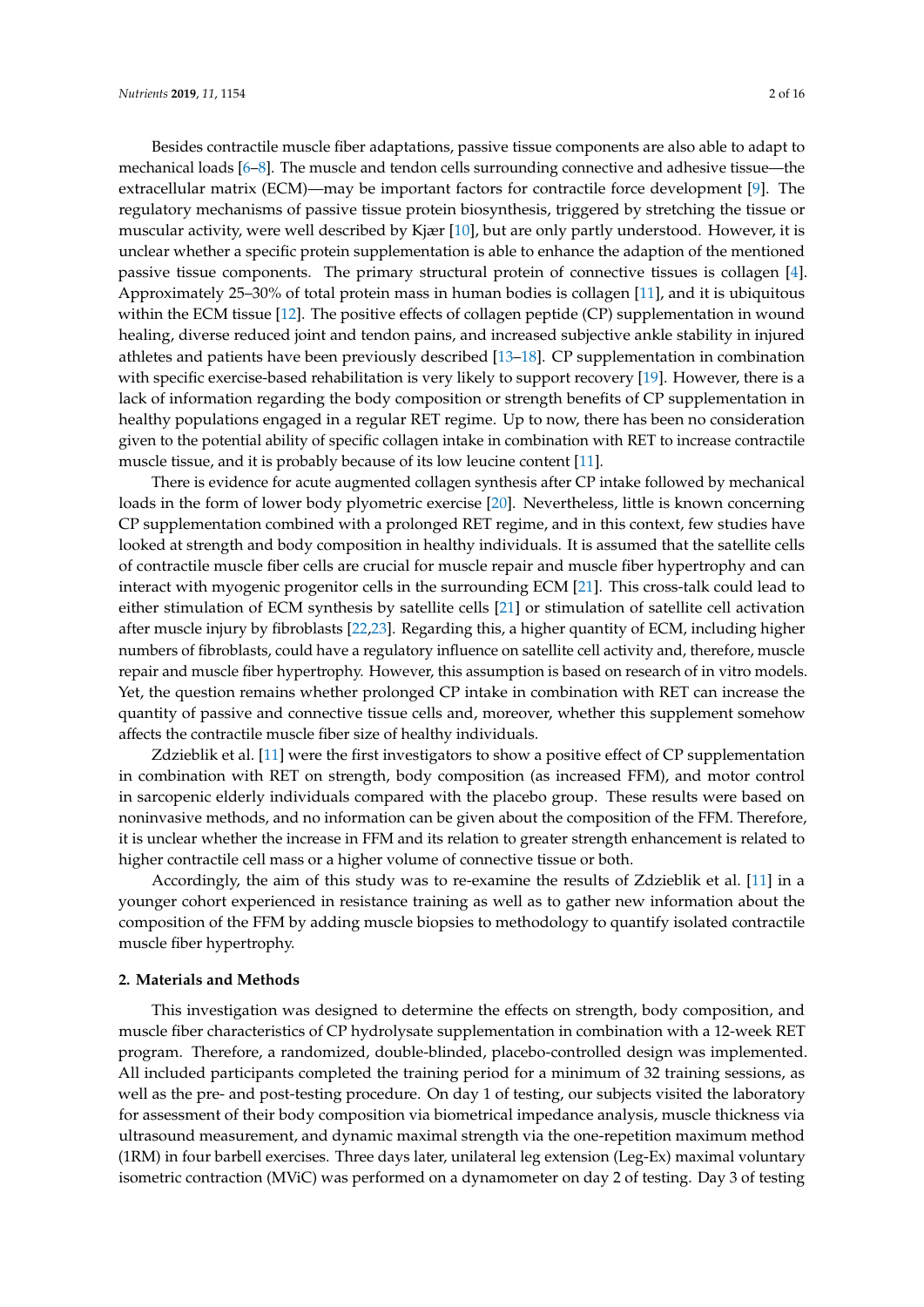consisted of muscle tissue sampling via muscle biopsy (Figure [1\)](#page-2-0). The study was designed according to the adaptive design method [\[24\]](#page-14-6). Data and possible differences between groups were collected in the first phase (phase 1) in order to determine the sample size for the second phase (phase 2). The results and data of the two phases were merged. Thus, in the first phase of the study, 25 subjects who successfully completed the study were included for statistical analysis (age =  $24 \pm 3$  years; height = 1.85  $\pm$  0.05 m; weight = 79.7  $\pm$  5.6 kg). Leg-Ex MViC was used as a predictor of potential differences in strength between groups to calculate the sample size for the second phase using G-Power [\[25\]](#page-14-7). With an assumed  $\alpha$ -error of 0.05 and an assumed power of 0.8, a group size of 28 subjects per group was calculated. Assuming that the same effect sizes were expected for an identical study design, the subjects who were already included were subtracted from the calculated 28. Thus, a size of 16 subjects per group was calculated for phase 2 of the study. A total of 40 subjects were recruited, and 32 of the 40 completed the study successfully (age =  $24 \pm 2$  years; height =  $1.83 \pm 0.07$  m; weight =  $78.0 \pm 8.5$  kg). Both phases applied the same methodology and main factors, including the investigators, training, Both phases applied the same methodology and main factors, including the investigators, training, and testing equipment. The process of testing on days 1 and 2 was identical between the pre- and and testing equipment. The process of testing on days 1 and 2 was identical between the pre- and post-testing procedure, as well as between phase 1 and 2. Muscle biopsies were only performed in pre-post-testing procedure, as well as between phase 1 and 2. Muscle biopsies were only performed in and post-testing procedure of phase 1 and were not repeated in phase 2. pre- and post-testing procedure of phase 1 and were not repeated in phase 2. per group was calculated for phase 2 of the study. A total of  $4.92 \times 3.07$  subjects were recruited, and 32 of the study.

<span id="page-2-0"></span>

**Figure 1.** Study intervention overview: TD = testing day; 1RM = one-repetition maximum; MViC = Figure 1. Study intervention overview: TD = testing day; 1RM = one-repetition maximum;  $MViC =$  maximal voluntary isometric contraction;  $* =$  Muscle Biopsies were only taken in Phase 1.

#### $\it{cts}$ *2.1. Subjects*

*2.1. Subjects*  Sixty-eight subjects were recruited for this investigation. However, only 57 subjects met the inclusion criteria (completion of pre- and post-testing, no injuries during intervention, at least 32 training<br>
inclusion criteria (completion of pre- and post-testing, no injuries during intervention, at least 32 training sessions) and were included for statistical analysis (mean  $\pm$  SD: age = 24  $\pm$  3 years; height = 1.84  $\pm$ 0.06 m; body mass =  $78.8 \pm 7.4$  kg). Participants were moderately trained (nonstructured, consistent resistance training and no protein supplementation 6 months before starting the approach) and included on the basis of their ability to execute a barbell squat equivalent to 100% body weight at least once with the correct technique. Subjects were randomly and double-blinded assigned to either a collagen supplementation treatment group (COL,  $n = 29$ ; age =  $24 \pm 2$  years, height =  $1.84 \pm 0.07$  m, body mass = 79.3  $\pm$  8.4 kg) or a placebo supplementation control group (PLA,  $n = 28$ ; age= 24  $\pm$  3 years, height = 1.84  $\pm$  0.06 m, body mass = 78.2  $\pm$  6.3 kg). In advance, all subjects were informed verbally and in writing  $\frac{3}{2}$  years, here  $\frac{3}{2}$ . In advance, all subjects were informed in advance, all subjects were informed informed informed informed informed informed informed informed informed informed informed informed informed in of the procedure and purpose of this investigation and of possible risks. Subjects were instructed to generally maintain their daily lifestyle habits, including sports activities and their habitual dietary intake, throughout the whole trial. The study was conducted in accordance with the Declaration of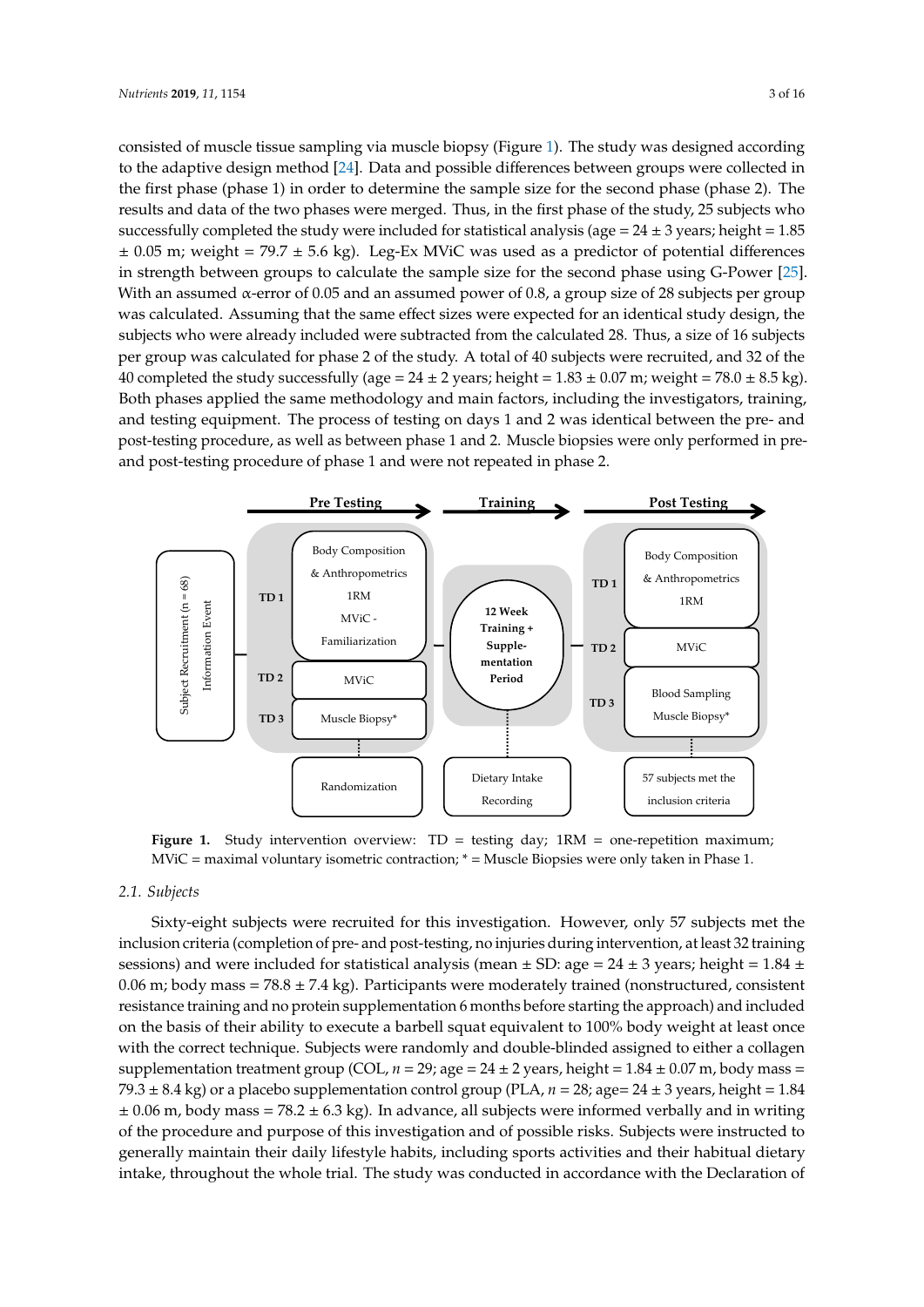Helsinki, and the protocol was approved by the local Ethics Committee of the Faculty of Sport Science of Ruhr University of Bochum (EKS V 01/2016).

The study was approved by the local Ethics Committee of the Faculty of Sport Science of Ruhr University of Bochum and was conducted in accordance with the Declaration of Helsinki.

#### *2.2. Resistance Training Protocol and External Load Calculation*

Full-body RET with a barbell was completed in a 12-week training program. The protocol was performed by all subjects and consisted of three training sessions per week for a total of 36 sessions. In the first week of training, the subjects visited our laboratory three times for their first training experiences. The external load did not exceed 50% of 1RM in each set and exercise. In this way, the participants were familiarized with the training procedure. Furthermore, no other sports activities were allowed during the first week, so each participant started with a relatively equal preload as they entered the 12 weeks of training. After being familiarized with the training procedure, our participants started with 70% training loads and supplementation in their 4th training session. During each session, the subjects performed a standardized bodyweight warm-up. Then, the barbell exercises known as the squat (SQ), bench press (BP), deadlift (DL), and bent-over row (BR), and an additional knee extension (KE) exercise with a device, were performed in a randomized order in each training session. Each exercise started with a warm-up set of 10 repetitions with 50% of the determined 1RM followed by 3 sets of 10 repetitions with 70% of the determined 1RM. Every set was separated by 2 min of rest, just as each exercise was separated by 2 min to change weights and positions. This training protocol was designed to achieve local fatigue in each individual in each exercise and respective muscle group in the last set, i.e., 70% of 1RM. Thus, if all repetitions were completed successfully with correct technical performance, the training weight was systematically increased by 2.5 kg in BP, BR, and KE and by 5.0 kg in SQ and DL. If the exercise technique was inadequate, the weights were not increased. It was incumbent on the investigator to prevent negative health consequences using subjective estimation. If the second training set (70% 1RM) was not completed successfully, the training weight was decreased in each exercise, respectively. If pain occurred during or immediately after an exercise, the training weight was reduced for the next session. Participants were excluded from the study if they took part in fewer than 32 training sessions. The external load is defined as the product of weight and repetition in each exercise and training day, respectively [\[26\]](#page-14-8). To analyze individual changes in the external loads during the training period, the 4th and the 32nd training sessions were used to calculate the pre- and post-external load in each exercise.

### *2.3. Dietary Protein Supplementation*

Throughout the 12-week training intervention period, subjects were given their supplements in a double-blinded manner, for a daily intake. The packages contained either 15 g of collagen (COL) or 15 g of placebo (PLA) in powder form. The supplement was dissolved in a minimum of 250 mL water and taken immediately after training on training days. In the following hour, no other intake was allowed except water. On training-free days, the subjects were instructed to ingest the supplement approximately 24 h after the previous ingestion. The supplement of COL (Bodybalance<sup>TM</sup> [\[11\]](#page-13-9)) was provided by GELITA AG (Eberbach, Germany). The placebo contained a noncaloric silicon dioxide (Sipernat 350, Evonik Industries, Essen, Germany) that does not provide energy.

# *2.4. Dietary Intake Recording*

To record dietary intake habits and get an overview of total energy intake and macronutrient distribution, a self-reported protocol was assigned in the middle of the training period. This protocol includes two weekdays and one weekend day. Subjects had to note the exact weight of food contents. With this information, the total caloric intake and the total protein, carbohydrate, fat, and relative protein intake on these three days were calculated. Subjects were encouraged to maintain their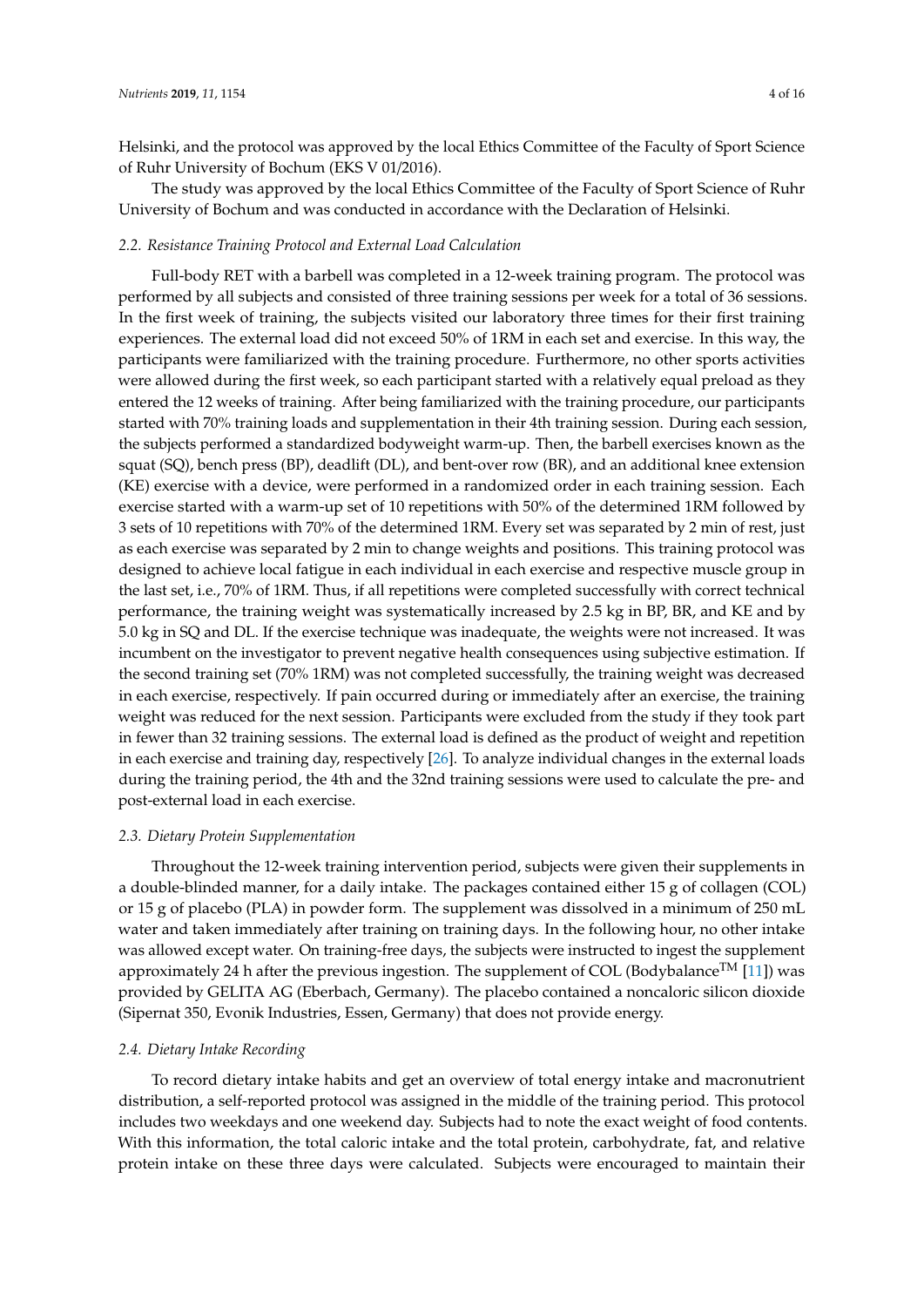normal nutritional behavior. This protocol was analyzed with PRODI<sup>®</sup> 6.8 (Nutri-Science GmbH, Freiburg, Germany).

# *2.5. Body Composition Testing*

On the first pre- and post-testing day, body composition was tested using a biometrical impedance analysis system (BIA; InBody 770, JP Global Markets GmbH, Eschborn, Germany) to determine total body weight (BW), fat-free body mass (FFM), and body fat mass (BFM) [\[27,](#page-14-9)[28\]](#page-14-10). Following an overnight fast, subjects visited the laboratory. Participants were instructed not to perform any sports for at least 48 h before the day of testing. Under standardized conditions, composition testing was performed twice on each testing day, and the average of both tests was calculated for statistical analysis.

### *2.6. Ultrasound and Anthropometric Measurement*

Muscle thickness was measured directly after body composition testing using a b-mode ultrasound system (LS128 CEXT-1Z, UAB Telemed, Vilnius, Lithuania). The image position was determined by an orthogonal line passing 50% of the line from the spina iliaca anterior superior to the patella [\[29\]](#page-14-11). Three images in two positions were taken to assess the thickness of the m. rectus femoris (Rec) and m. vastus intermedius (Int) in the first position and the thickness of the m. vastus lateralis (Lat) in the second position. Images were taken to display the mid part of the muscle belly and to draw a vertical line from the bone upward through the middle of the picture. Before taking a new picture, the ultrasound probe was lifted up completely. The pressure on the tissue and the verticalness to the skin was controlled manually before taking a single image. Afterward, all three images of both positions were measured using Image-J software (National Institute of Mental Health, Bethesda, Rockville, MD, USA), with a vertical line drawn radial to the bone used as a ledger line. Using this line as guidance, only the tissues between aponeuroses, which were not involved in the calculation, were measured. The average of the muscle thickness measurements was taken for statistical analysis. The spot of the mentioned orthogonal line was also used for measuring leg circumference (LC) with a standard measuring tape.

# *2.7. Strength Testing*

One-repetition maximum (1RM) was tested by the method described by Kreamer et al. [\[30\]](#page-14-12) in order to obtain 1RM for SQ, BP, DL, and BR. Therefore, a warm-up set of 10 repetitions with 50% of the estimated 1RM was performed, followed by another set of 5 repetitions with 80% of the estimated 1RM. Subsequently, the exercise load was systematically increased over 3–5 trials that were separated by 3–4 min of rest for 1RM determination. The performed 1RM was considered valid if the techniques explained beforehand were performed correctly in a controlled manner and without assistance. Depthand movement-specific joint angles were monitored by the same investigators throughout every trial while testing and training. The order of exercises was recorded for post-testing. Afterward, all subjects were familiarized with the Leg-ex MViC procedure. Three days after familiarization, the previous MViC procedure was performed again on day two of testing. Participants were advised to avoid the intake of caffeine and alcohol and the performance of exhausting sports activities for 12 h and 48 h prior to MViC testing, respectively. A standardized warm-up was executed that included mobilization of the lower limbs, slow running, and bodyweight lunges. Then, three leg extension MViC's of the right leg with 60◦ knee flexion were performed on a dynamometer (Isomed 2000, D&R GmbH, Hemau, Germany) with three minutes of rest between attempts. The best attempt was recorded for statistical analysis. Participants underwent the same dynamic and isometric strength testing procedure after 12 weeks of training and supplementation.

### *2.8. Muscle Biopsies and Venous Blood Sampling*

Blood samples in phase 1 were collected on day 3 of post-testing. Because there was no testing day 3 in phase 2, blood samples in phase 2 were collected at the end of the training period. Muscle biopsies were performed only in phase 1 and the methods are described in the following. After a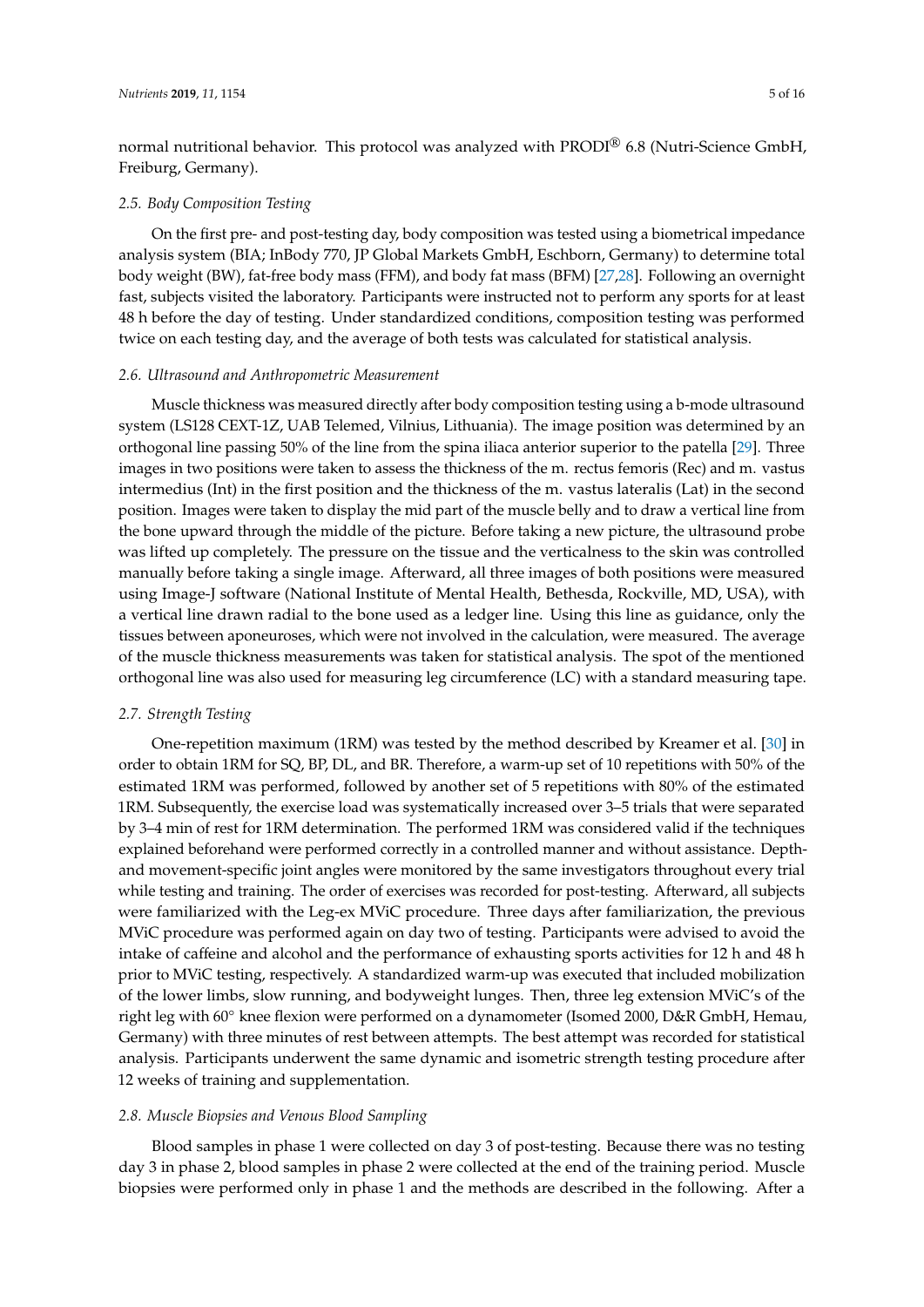standardized breakfast, percutaneous needle muscle biopsies were taken from the m. vastus lateralis muscle of the participant's right leg under local anesthesia (Xylocitin® 2% with Epinephrine, mibe GmbH, Brehna, Germany) with a 5 mm Bergstrøm needle, as described before [\[31\]](#page-14-13). Immediately after collecting muscle tissue, the whole sample was weighed and cut into a coherent piece of approximately 30 mg for histochemical analysis. Directly after, this sample was mounted in a Tissue-Tek<sup>®</sup> O.C.T.<sup>™</sup> Compound (Sakura Finetek Europe B.V., Alphen aan den Rijn, Netherlands) and frozen in cooled liquid nitrogen. Thereafter, subjects performed typical training as described before, with the respective supplement intake after training and a training intensity of 70% of the determined 1RM. Two hours after training and supplement intake, a second blood sample was taken to assess the ability to utilize collagen's typical amino acids, such as Hydroxyproline [\[32\]](#page-14-14). This was followed by a second biopsy from the same muscle and leg, 3 cm proximal to the previous spot, for analyzing the acute effects of CP supplementation and training. This data will be shown in further publications. The procedure was identical for both the pre- and post-testing days. For this study, only the first (pretraining) biopsies were taken for muscle fiber distribution and thickness analysis.

#### *2.9. Immunohistochemical Stains of Skeletal Muscle*

For analyzing muscle fiber distribution and contractile muscle fiber cross-sectional area (fCSA), muscle samples from phase 1 were cut into 7-µm-thick serial sections on a cryostat microtome (Leica CM 3050 S, Leica Biosystems, Nussloch, Germany). For muscle fiber typing, the cryosections were stained using an immunohistochemical protocol. In short, the sections were incubated overnight with primary antibodies against MHY7 (A4.951, monoclonal, mouse, DSHB, Iowa City, IA, USA) to visualize type I fiber cells and Laminin (polyclonal, rabbit, Sigma-Aldrich, St. Louis, MO, USA) to visualize cell membranes. Subsequently, goat anti-mouse and goat anti-rabbit secondary antibodies (Dako, Agilent Pathology Solutions, Santa Clara, CA, USA) were applied. After that, horseradish peroxidase (Sigma-Aldrich, St. Louis, MO, USA) was added, and 60 min later, Diaminobenzidin (Sigma-Aldrich, St. Louis, MO, USA) was applied. Between all steps, cryosections were washed using Tris-Buffered Saline (Merck KGaA, Darmstadt, Germany). With this method, type I muscle fibers were differentiated from type II to get an initial idea about changes in fiber distribution and fCSA. Images were captured at 10× magnification with a light microscope (Leica Orthoplan, Leica Microsystems GmbH, Wetzlar, Germany) using Irfanview software (Irfan Skiljan, Wiener Neustadt, Austria). The respective fiber type percentage is defined as the total fiber number of one fiber type divided by the number of all fibers in this cryosection and multiplied by 100. Fibers and fiber percentage were counted and calculated, respectively, for each subject and section. To determine the fCSA, each myofiber was traced along its laminin-stained line. The measured perimeter and area were used to calculate a roundness factor by a known formula [\[33\]](#page-14-15):

#### Roundness = perimeter $2/4\pi \times$  area

Only the fibers that did not exceed a calculated value of  $1.639$  (perfect circle = 1.0; pentagon =  $1.1639$ ; square = 1.266; equilateral triangle = 1.639) were included in statistical analysis. Distribution and fCSA were measured using Image-J software (National Institute of Mental Health, Bethesda, Rockville, MD, USA). All measured fibers were averaged for each fiber type, subject, and biopsy sample.

# *2.10. Subjective Perception*

Before each testing session, subjects were asked to use a visual analog scale (delayed onset of muscle soreness, DOMS) to identify muscular pain as a predictor of prefatigue [\[34\]](#page-14-16). Immediately after the completion of each training exercise and after each training session, the participant's perceived exertion was recorded using the CR-10 RPE (rate of perceived exertion) scale [\[35\]](#page-14-17) to gather information about the perceived internal load [\[26\]](#page-14-8).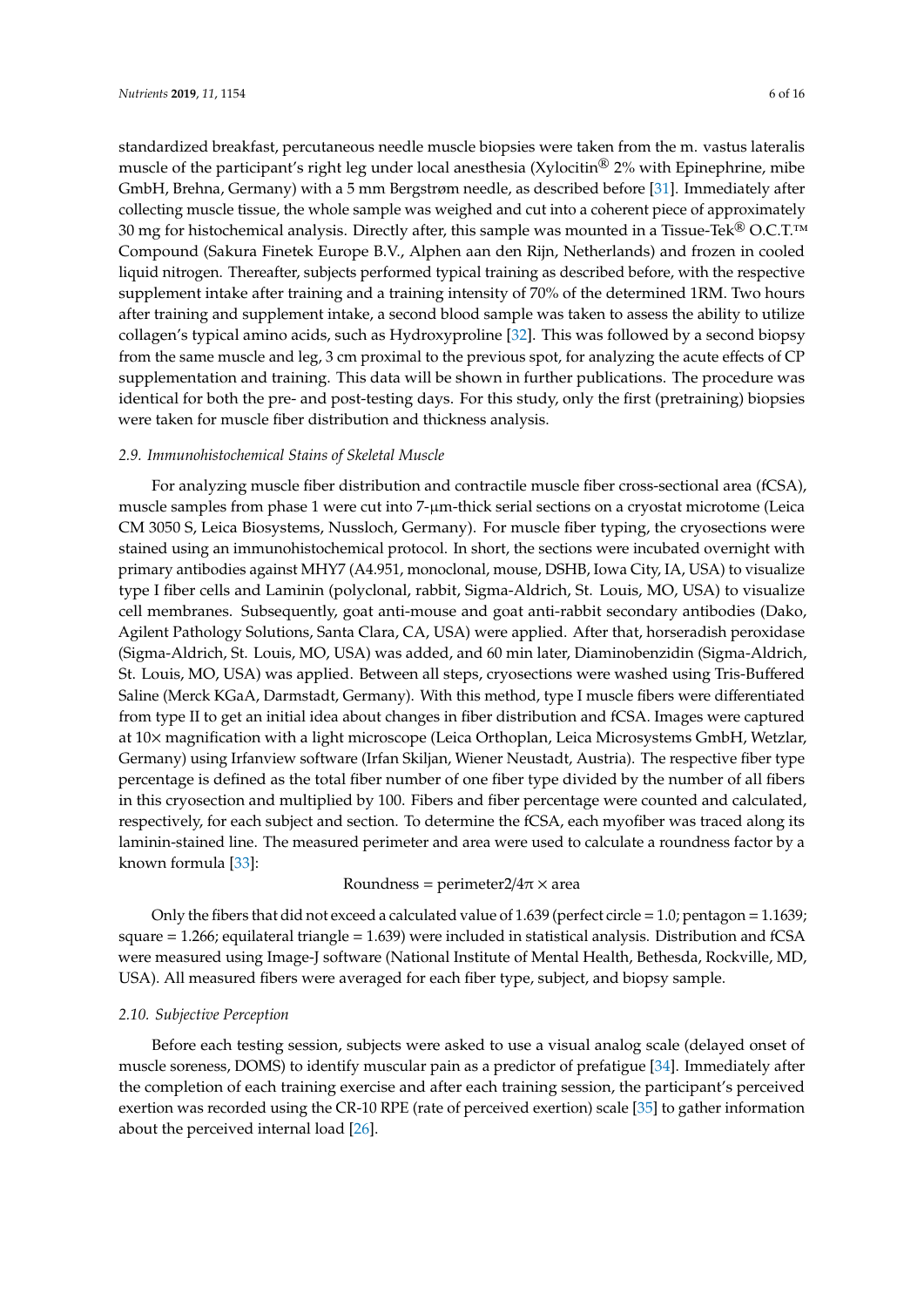#### *2.11. Statistical Analysis*

All data were analyzed by two-way analysis of variance (ANOVA) with repeated measurements (time × group) using IBM SPSS Statistics version 23 (SPSS, Inc., Chicago, IL, USA). If ANOVA revealed a significant interaction effect (time  $\times$  group:  $p \le 0.05$ ) or a trend, post hoc analysis tests were performed (paired *t*-tests and unpaired *t*-tests for pre- and post-values) using Bonferroni correction (to  $p \le 0.0125$ ). Further, partial eta squared ( $\eta_p$ <sup>2</sup>) calculation was performed to demonstrate the effect size of significant interaction effects as well as for trends of interaction effects (time  $\times$  group:  $p \le 0.05$ ). If ANOVA revealed a significant main effect (time: *p* ≤ 0.05), the differences between pre- and post-values of the whole cohort were analyzed using a paired *t*-test. The level of statistical significance was set at  $p \leq 0.05$ .

#### **3. Results**

Because of injuries from other activities or the completion of fewer than 32 training sessions, 11 subjects were excluded from the study. Fifty-seven participants who completed a minimum of 32 training sessions were included for statistical analysis. Because of individual health discomforts, such as acute lower back pain during post-testing or inadequate documentation of the training diary or food protocols, the number of included subjects also differs among parameters. At the baseline measurement, no differences were found in any of the measured parameters between groups ( $p > 0.05$ ). In the following, the results represent the merged data of all included participants of phase 1 and 2. Only the last section, the biopsy data, shows the data of phase 1 solely.

### *3.1. External Load, Ultrasound, Leg Circumference, and Subjective Perception*

No group interaction effect was found in any of the parameters discussed in this section (group  $\times$  time:  $p > 0.05$ ). The data of the external load of each exercise, the muscle thickness measured via ultrasound in each muscle, and the leg circumferences showed main effects with an increase in each parameter in the whole cohort from pre to post (time:  $p < 0.05$ ; Table [1\)](#page-7-0). No significant differences were found in muscular pain on testing days between groups (DOMS, *p* > 0.05), and no differences between groups were found in the responses to the RPE scale  $(p > 0.05)$  for each exercise within the training period.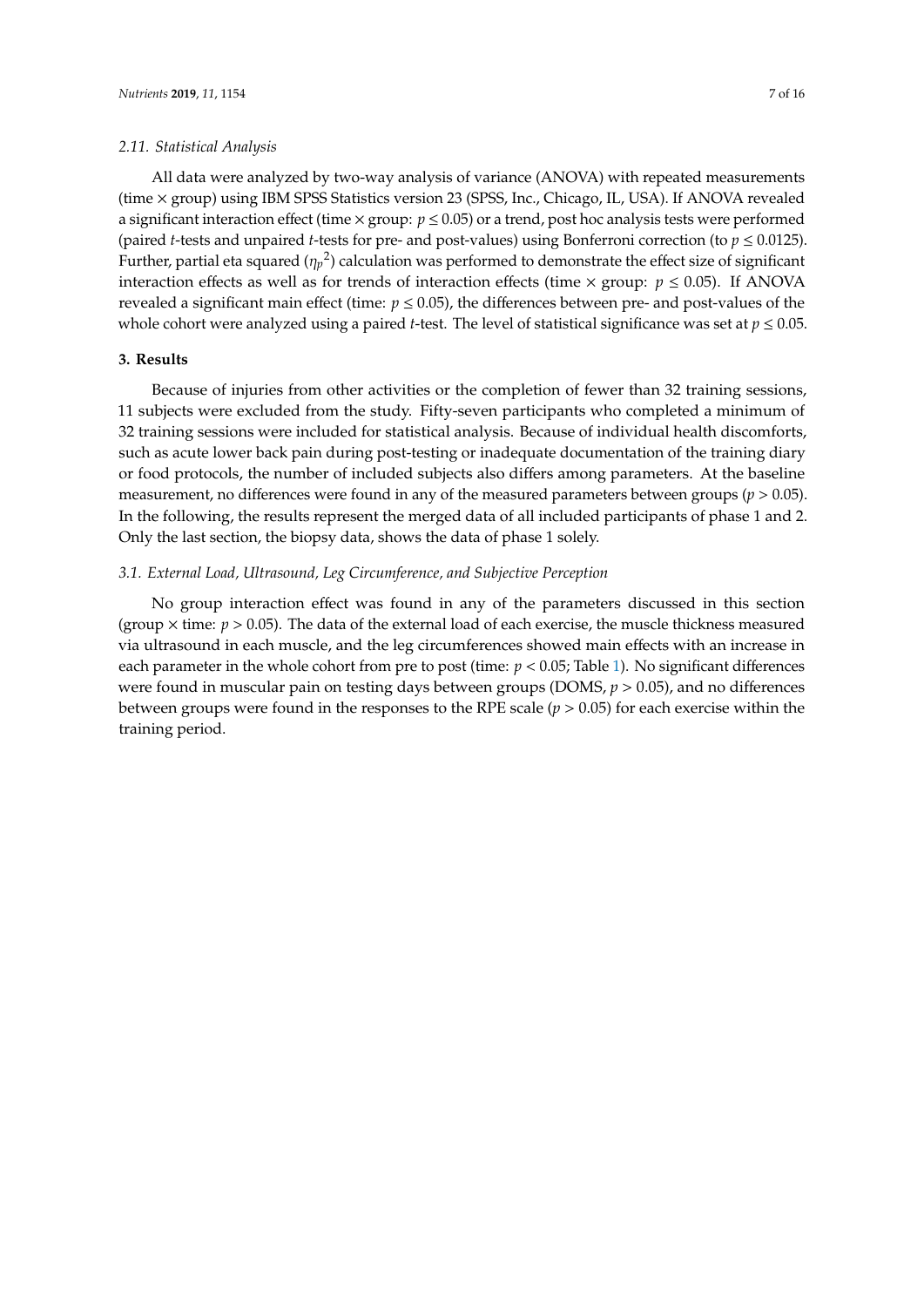**Table 1.** Data of body composition, ultrasound, external load (from the 4th (pre) to the 32nd (post) training day), and strength of the whole cohort and of the tested groups before (pre) and after (post) a 12-week training period with a collagen peptide (COL) or a placebo (PLA) supplementation. The food protocol was performed during the 12 weeks of training for 3 days and averaged for one day.  $BW = body$  weight;  $BFM = body$  fat mass;  $FFM = fat-free$  mass;  $LC = leg$  circumference;  $Rec = m$ . rectus femoris; Int = m. vastus intermedius; Lat = m. vastus lateralis; n.s. = not significant (*p* > 0.05); \* = significantly different to pre within the respective group (paired *t*-test,  $p \le 0.05$ );  $\hat{s}$  = significantly different to pre of the whole cohort (ANOVA: main effect,  $p \le 0.05$ ).

<span id="page-7-0"></span>

|                     | Characteristics         | <b>Whole Cohort</b> |                  |                               | <b>COL</b>       |                  |                               | <b>PLA</b>       |                  |                    | <b>ANOVA</b><br>(Time $\times$<br>Group) | Unpaired<br>$t$ -Test<br>(Post) |
|---------------------|-------------------------|---------------------|------------------|-------------------------------|------------------|------------------|-------------------------------|------------------|------------------|--------------------|------------------------------------------|---------------------------------|
|                     |                         |                     | Pre              | Post                          | $\boldsymbol{n}$ | Pre              | Post                          | $\boldsymbol{n}$ | Pre              | Post               | $p$ -Value                               | <i>p</i> -Value                 |
| Body<br>Composition | BW (kg)                 | 57                  | $78.8 \pm 7.7$   | $80.5 \pm 7.1$ §              | 29               | $79.3 \pm 8.4$   | $81.3 \pm 8.1$ *              | 28               | $78.2 \pm 6.3$   | $79.6 \pm 6.0$ *   | n.s. 0.314                               |                                 |
|                     | $BFM$ (kg)              | 57                  | $9.0 \pm 3.5$    | $9.3 \pm 3.5$ <sup>§</sup>    | 29               | $9.2 \pm 3.8$    | $9.2 \pm 3.9$ *               | 28               | $8.8 \pm 3.2$    | $9.5 \pm 3.0$ *    | 0.027                                    | n.s. 0.672                      |
|                     | $FFM$ (kg)              | 57                  | $69.8 \pm 6.4$   | $71.1 \pm 6.3$ <sup>§</sup>   | 29               | $70.1 \pm 6.7$   | $72.1 \pm 6.6$ *              | 28               | $69.4 \pm 6.2$   | $70.1 \pm 5.9$ *   | 0.002                                    | n.s. 0.227                      |
|                     | $LC$ (cm)               | 57                  | $57.2 \pm 3.3$   | $58.4 \pm 3.0^{\text{S}}$     | 29               | $57.4 \pm 3.8$   | $58.7 \pm 3.5$ *              | 28               | $57.1 \pm 2.7$   | $58.0 \pm 2.4$ *   | n.s. 0.386                               |                                 |
| Ultra-<br>sound     | Rec (mm)                | 56                  | $25.51 \pm 3.25$ | $26.08 \pm 2.83$ <sup>§</sup> | 28               | $25.45 \pm 3.42$ | $26.10 \pm 3.09$              | 28               | $25.57 \pm 3.15$ | $26.06 \pm 2.60$   | n.s. 0.770                               | $\overline{\phantom{a}}$        |
|                     | Int $(mm)$              | 56                  | $19.10 \pm 3.52$ | $20.57 \pm 3.42$ S            | 28               | $19.31 \pm 3.70$ | $21.21 \pm 3.89$              | 28               | $18.88 \pm 3.37$ | $19.92 \pm 2.78$   | n.s. 0.194                               |                                 |
|                     | Lat $(mm)$              | 56                  | $26.36 \pm 4.08$ | $28.69 \pm 3.96$ s            | 28               | $26.10 \pm 3.82$ | $28.75 \pm 3.35$              | 28               | $26.63 \pm 4.37$ | $28.62 \pm 4.56$   | n.s. 0.177                               | $\overline{\phantom{a}}$        |
| External<br>load    | Squat (kg)              | 56                  | $2735 \pm 544$   | $3280 \pm 429$ s              | 29               | $2861 \pm 463$   | $3339 \pm 457$                | 27               | $2599 \pm 598$   | $3217 \pm 395$     | n.s. 0.198                               | $\overline{\phantom{a}}$        |
|                     | Deadlift (kg)           | 56                  | $3251 \pm 478$   | $3783 \pm 550$ s              | 29               | $3338 \pm 430$   | $3836 \pm 537$                | 27               | $3158 \pm 517$   | $3726 \pm 568$     | n.s. 0.503                               | $\overline{\phantom{a}}$        |
|                     | Bench press (kg)        | 56                  | $2052 \pm 379$   | $2356 \pm 360$ §              | 29               | $2069 \pm 376$   | $2380 \pm 409$                | 27               | $2034 \pm 388$   | $2330 \pm 409$     | n.s. 0.803                               | ٠                               |
|                     | Bent-over row (kg)      | 56                  | $2198 \pm 360$   | $2526 \pm 347$ <sup>§</sup>   | 29               | $2177 \pm 374$   | $2564 \pm 349$                | 27               | $2177 \pm 374$   | $2564 \pm 349$     | n.s. 0.070                               | $\overline{\phantom{a}}$        |
| Strength            | Leg-Ex $(N \times m)$   | 55                  | $266.4 \pm 46.5$ | $291.8 \pm 54.4$ S            | 28               | $271.5 \pm 51.4$ | $299.5 \pm 61.6$ *            | 27               | $261.2 \pm 41.2$ | $283.7 \pm 45.6$ * | n.s. 0.477                               |                                 |
|                     | Squat (kg)              | 53                  | $110.5 \pm 14.9$ | $128.4 \pm 18.2$ <sup>§</sup> | 28               | $110.9 \pm 16.5$ | $131.5 \pm 21.4$ *            | 25               | $110.1 \pm 13.2$ | $124.9 \pm 13.4$ * | n.s. 0.054                               | n.s. 0.180                      |
|                     | Deadlift (kg)           | 54                  | $131.2 \pm 17.7$ | $151.6 \pm 17.8$ <sup>§</sup> | 28               | $132.7 \pm 16.2$ | $154.0 \pm 18.8$ <sup>*</sup> | 26               | $129.6 \pm 19.4$ | $148.9 \pm 16.6$ * | n.s. 0.576                               |                                 |
|                     | Bench press (kg)        | 56                  | $81.8 \pm 14.0$  | $94.2 \pm 13.0$ <sup>§</sup>  | 28               | $82.6 \pm 14.0$  | $95.4 \pm 14.3$ *             | 28               | $81.0 \pm 14.2$  | $92.9 \pm 11.6$ *  | n.s. 0.474                               | $\overline{\phantom{a}}$        |
|                     | Bent-over row (kg)      | 56                  | $88.1 \pm 10.2$  | $99.9 \pm 10.0$ §             | 29               | $88.5 \pm 11.0$  | $100.6 \pm 11.1$ *            | 27               | $87.6 \pm 9.5$   | $99.1 \pm 8.9$ *   | n.s. 0.768                               |                                 |
| Food<br>protocol    | Total Energy (kcal/day) | 54                  | $3014 \pm 634$   |                               | 27               | $2958 \pm 676$   |                               | 27               | $3070 \pm 597$   |                    | $\overline{\phantom{a}}$                 | n.s. 0.521                      |
|                     | Carbohydrate (kcal/day) | 54                  | $1442 \pm 367$   |                               | 27               | $1386 \pm 390$   |                               | 27               | $1498 \pm 341$   |                    | $\overline{\phantom{a}}$                 | n.s. 0.269                      |
|                     | Fat (kcal/day)          | 54                  | $1001 \pm 332$   |                               | 27               | $986 \pm 370$    |                               | 27               | $1016 \pm 396$   |                    | $\overline{\phantom{a}}$                 | n.s. 0.745                      |
|                     | Protein (kcal/day)      | 54                  | $570 \pm 153$    |                               | 27               | $585 \pm 139$    |                               | 27               | $556 \pm 167$    |                    |                                          | n.s. 0.491                      |
|                     | Protein (g/kg/day)      | 54                  |                  | $1.77 \pm 0.46$               | 27               |                  | $1.81 \pm 0.42$               | 27               |                  | $1.74 \pm 0.50$    |                                          | n.s. 0.610                      |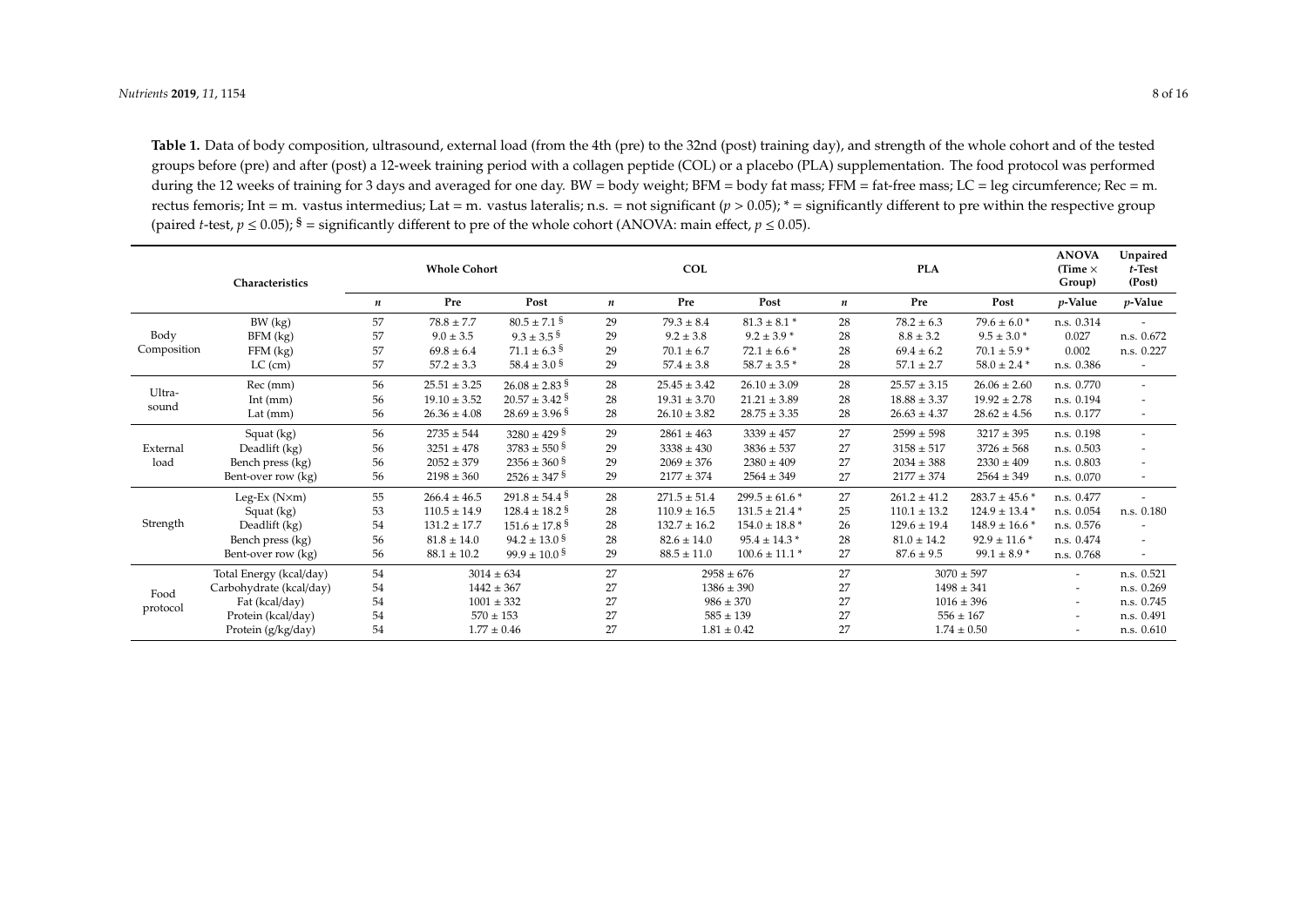# *3.2. Body Composition 3.2. Body Composition*

Data from before and after the 12-week training (i.e., pre- and post-testing, respectively) are shown Data from before and after the 12-week training (i.e., pre- and post-testing, respectively) are i[n](#page-7-0) Table 1. BW showed only a main effect (time:  $p < 0.001$ ) with no interaction effect (time  $\times$  group:  $p = 0.314$ ), indicating an increase in the BW of the whole cohort. A significant interaction effect was found in FFM (time  $\times$  group:  $p = 0.002$ ,  $\eta_p^2 = 0.163$ ). Post hoc test showed no differences between groups at post-testing values ( $p = 0.227$ ). However, a significant increase in FFM from pre- to post-testing within groups was only found in COL ( $p < 0.001$ ), with no statistical enhancement in PLA ( $p = 0.018$ ). BFM also revealed a significant interaction effect (time  $\times$  group:  $p = 0.027$ ,  $\eta_p^2 = 0.085$ ). Post hoc test showed no differences between groups at post-testing values ( $p = 0.672$ ). Further, a significant increase in BFM in PLA ( $p = 0.003$ ) was found with no change in BFM in COL ( $p = 0.806$ ) from pre to post-testing within groups.

#### *3.3. Strength Testing 3.3. Strength Testing*

After 12 weeks of RET and supplementation, a main effect was found in single leg extension MViC After 12 weeks of RET and supplementation, a main effect was found in single leg extension in both groups (time:  $p < 0.001$ ), indicating higher isometric strength of the whole cohort after the intervention without an interaction effect (time  $\times$  group:  $p = 0.477$ ). Also, the measured 1RM showed a main effect for increased strength over time (time:  $p < 0.001$ , respectively) with no interaction effect for the exercises DL (time  $\times$  group:  $p = 0.576$ ), BP (time  $\times$  group:  $p = 0.474$ ), and BR (time  $\times$  group:  $p = 0.768$ ). SQ also showed a main effect for higher strength after the training and supplementation (time:  $p < 0.001$ ), with a trend for an interaction effect (time  $\times$  group:  $p = 0.054$ ,  $\eta_p^2 = 0.071$ ). Post hoc test showed no differences between groups at SQ post-testing values ( $p = 0.180$ ). Paired *t*-tests showed that COL ( $p < 0.001$ ) and PLA ( $p < 0.001$ ) increased strength from pre to post-testing in SQ. The data are sho[wn](#page-8-0) in Table 1 and Figure 2.

<span id="page-8-0"></span>

**Figure 2.** Dynamic maximal strength (1RM) before (pre) and after (post) a 12-week training period with a a collagen peptide (COL, gray blocks) or a placebo (PLA, white blocks) supplementation. SQ = squat;  $\sum_{n=1}^{\infty}$  DL = deadlift; BP = bench press; BR = bent-over row. § = trend for an interaction effect (time × group:  $p = 0.054$ ; \* = significant main effect (time: *p* < 0.05). Values are means  $\pm$  SD.  $\mathbf{p}$  = significant matrix  $\mathbf{p}$ . The parameter  $\mathbf{p}$ **Figure 2.** Dynamic maximal strength (1RM) before (pre) and after (post) a 12-week training period with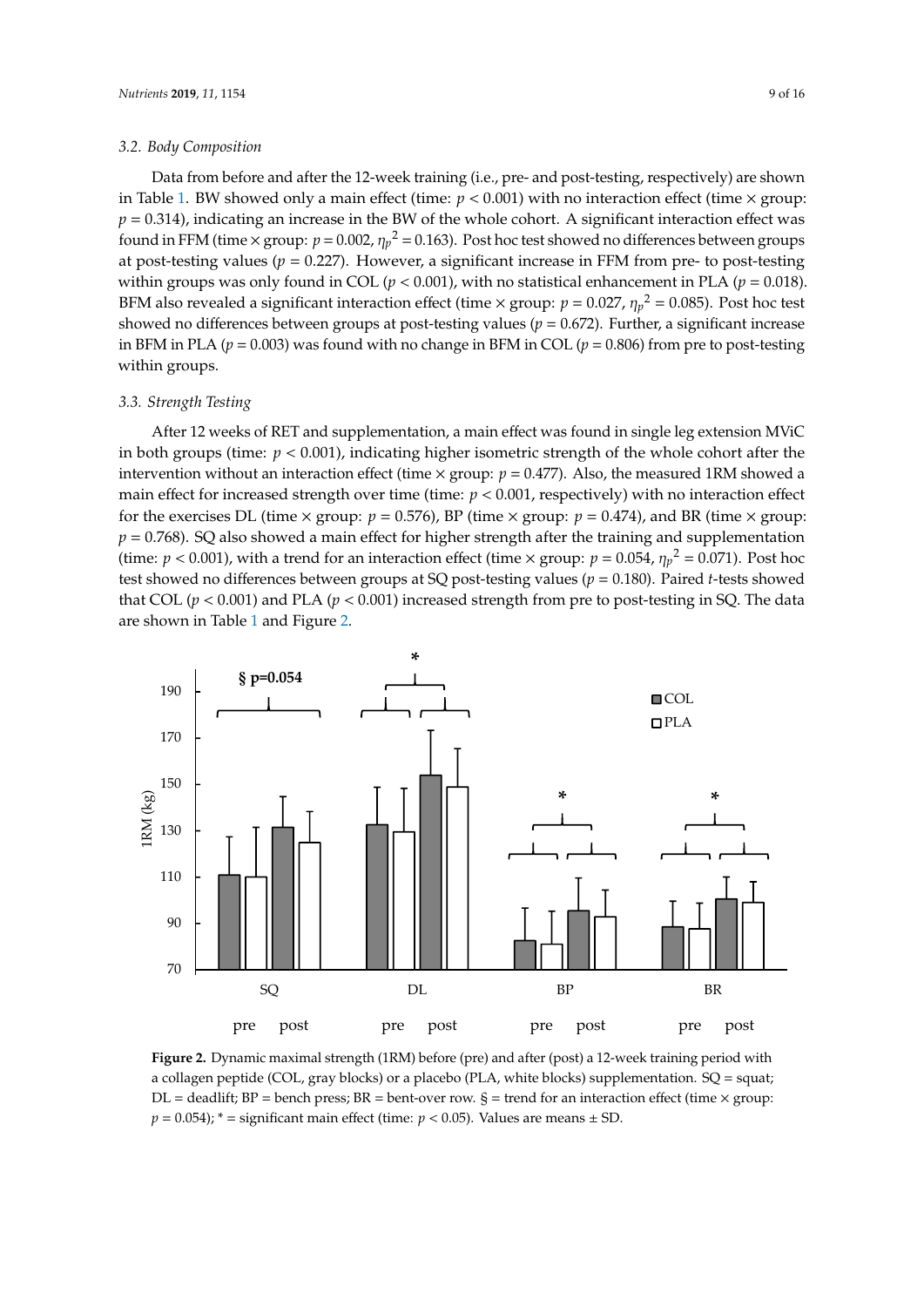#### *3.4. Dietary Intake Recording*

After analyzing the dietary intake recordings, no statistical differences were found between groups  $(p > 0.05;$  Table [1\)](#page-7-0). In addition, we analyzed the total calories of ingested protein per day (excluding the daily supplement) to reveal prior differences in groups. Thus, our data showed no differences between groups, excluding the daily supplement intake (total protein intake, excluding the supplement: COL: 571.5 ± 139.2 kcal/day; PLA: 556.0 ± 167.2 kcal/day, *p* > 0.711).

# *3.5. Venous Blood Sampling*

Analysis of hydroxyproline from post-testing venous blood samples showed an increase in hydroxyproline levels in each subject of COL after the supplement ingestion (before ingestion:  $31.1 \pm 16.4$  µmol/L, after ingestion:  $82.0 \pm 26.5$  µmol/L,  $p < 0.001$ ) and no change in the subjects of PLA (before ingestion:  $14.7 \pm 6.4 \mu$ mol/L, after ingestion:  $13.8 \pm 8.4 \mu$ mol/L,  $p = 0.546$ ). We also detected a significant group difference in the blood samples before SUPP intake, indicating a higher level of Hydroxyproline in COL before the ingestion of the supplement on the post-testing day (COL:  $31.1 \pm 6.4$  mL; PLA:  $14.7 \pm 6.4$  mL,  $p < 0.001$ ).

#### *3.6. Muscle Biopsy*

Not every sample was a connected piece of tissue of acceptable quality, so some could not be cut into cross-sections. Therefore, samples from 21 participants of phase 1 (10 COL, 11 PLA) were included in the histochemical analysis. A total of 8.453 cells were measured and analyzed for fiber type distribution and muscle fiber fCSA. No changes in fiber type distribution were found from pre- to post-biopsy between and within groups (Table [2\)](#page-9-0). Muscle fiber CSA increased in type II (time: *p* < 0.001) and showed a trend for higher fCSA in type I muscle fibers (time: *p* = 0.099) of the whole cohort, without an interaction effect, respectively (Table [1\)](#page-7-0). Because of the clear and unambiguous results (no group  $\times$  time interaction effect) for all histochemical parameters in phase 1 and for ethical issues, muscle tissue sampling was not repeated in phase 2. Results are shown in Table [2.](#page-9-0)

<span id="page-9-0"></span>**Table 2.** Muscle fiber distribution (%) and muscle fiber cross-sectional area (fCSA) before (pre) and after (post) a 12-week training period with collagen peptide (COL) or placebo (PLA) supplementation. n.s.  $= p > 0.05$ .

|                          |                 | COL $(n = 10)$  |                 | $PLA (n = 11)$  | <b>ANOVA</b> |                              |  |
|--------------------------|-----------------|-----------------|-----------------|-----------------|--------------|------------------------------|--|
| Variable                 | Pre             | Post            | Pre             | Post            | Time $(p)$   | Time $\times$<br>Group $(p)$ |  |
| Type I $%$               | $40 \pm 10$     | $37 + 11$       | $37 + 13$       | $38 + 9$        | n.s. 0.692   | n.s. 0.649                   |  |
| Type II $(\% )$          | $60 \pm 10$     | $63 + 11$       | $63 + 13$       | $62 + 9$        | n.s. 0.692   | n.s. 0.649                   |  |
| Type I fCSA $(\mu m^2)$  | $6455 \pm 1462$ | $6883 \pm 1650$ | $6419 \pm 1094$ | $6886 \pm 1120$ | 0.099        | n.s. 0.941                   |  |
| Type II fCSA $(\mu m^2)$ | $7258 \pm 1444$ | $8330 \pm 2076$ | $7501 \pm 1604$ | $8484 + 1812$   | < 0.001      | n.s. 0.865                   |  |

# **4. Discussion**

To our knowledge, this is the first study to investigate the effects of hydrolyzed collagen peptide supplementation in combination with RET on a cohort of recreationally active men. The aim of this study was to re-examine the results of Zdzieblik et al. [\[11\]](#page-13-9) in a younger cohort and differentiate possible FFM changes by looking at the cross-sectional area of contractile muscle fiber cells (fCSA) after 12 weeks of RET and CP supplementation. The main result of this investigation is that a significant increase in FFM was observed for COL compared with PLA, with no differences in fCSA hypertrophy between groups. Both groups demonstrated increased strength to the same extent, with a tendency for a slightly higher increase in one out of four barbell exercises in COL.

Our groups showed high homogeneity as no group differences were found in any parameter for the baseline measurement, muscle soreness on testing days, daily energy and macronutrient intake, subjective perception, and external loads during the training period. This was highly required to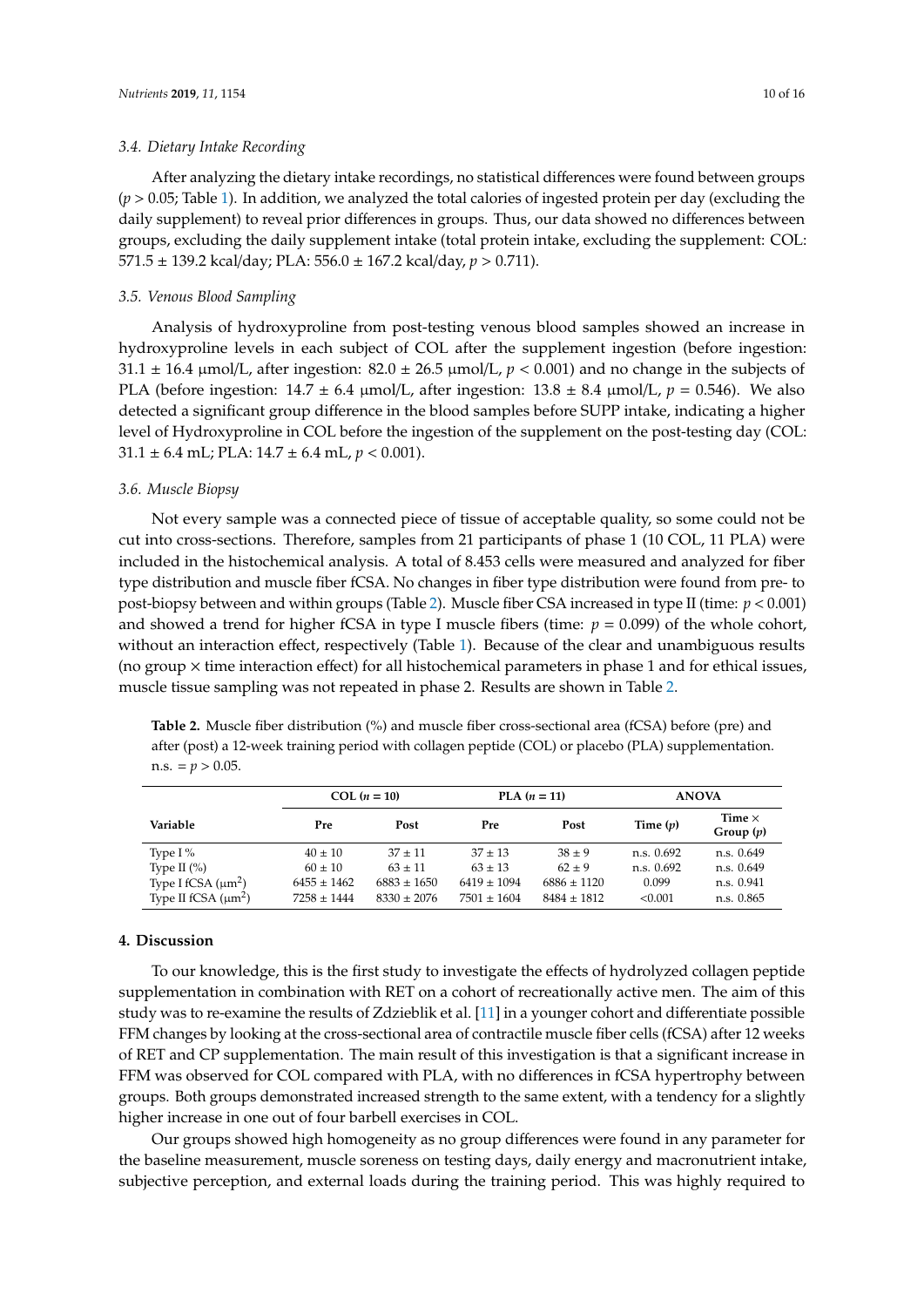compare our groups and attribute possible differences to the CP supplement. Nevertheless, group heterogeneity cannot be completely excluded because of missing data on participants' previous experiences. No consistent training prior to the study and the correct execution of a barbell back squat with 100% of the subject's body weight were our only inclusion criteria; therefore, this limitation must be considered.

Zdzieblik et al. [\[11\]](#page-13-9) found higher FFM in their CP supplementation group compared with controls in a men's cohort. This has been confirmed in another recent study that shows the same positive changes in FFM of their CP supplementing group compared to their placebo group in a women's cohort [\[36\]](#page-14-18). The FFM includes passive as well as active contractile tissues [\[10,](#page-13-8)[37\]](#page-14-19). Hence, muscle biopsies and ultrasound measurements were additionally added to our methodology to quantify and separate the active skeletal muscle cells to get a general idea about the composition of FFM for further interpretation. Notwithstanding that the ultrasound measurement denotes no gold-standard in the assessment of muscle thickness, the correlation to MRT analysis was found to be significant [\[29\]](#page-14-11) and the variation coefficient as well as the intraclass correlation coefficient indicate high reliability as already examined [\[38](#page-15-0)[,39\]](#page-15-1). Our findings on body composition parameters are partly in line with already published results [\[11,](#page-13-9)[36\]](#page-14-18). As already shown in older sarcopenic men and premenopausal women, we also measured a significant increase in FFM in COL compared with PLA. According to the analysis of fCSA and ultrasound images, fCSA and muscle thickness increased for the whole cohort, indicating that our RET affected the muscle size to the same degree in COL and PLA, and no differences in hypertrophy were observed between our groups. The greater hypertrophy of the type II fibers is likely to be because of the high external load resistance training protocol (70% 1RM) and their greater capacity to increase in size compared with type I fibers [\[40\]](#page-15-2). Because fCSA was only analyzed in Phase 1, an additional ANOVA was used to determine potential differences in FFM and ultrasound analysis between Phase 1 and Phase 2. Therefore, no difference was found in the pre- and post-testing data between Phase 1 and Phase 2 in COL and PLA. So, because of the lack of differences in the development of FFM and ultrasound analysis between phase 1 and phase 2, we assume the same development of fCSA for the respective groups in each phase. Hence, we were able to exclude higher contractile muscle cell hypertrophy in COL subjects as a factor that explained the group differences in FFM.

Consequently, our assumption is that the passive tissue components of both groups adapted to the training as a physiological reaction [\[12](#page-13-10)[,41–](#page-15-3)[43\]](#page-15-4), but more quickly and to a higher extent in COL compared with PLA due to the specific supplementation. Recent research has already shown enhanced acute collagen synthesis with CP intake and specific exercise [\[20\]](#page-14-2). Additionally, we further assume that this acute enhancement results in higher passive tissue mass after 12 weeks of CP intake with exercise. However, this assumption is based on current evidence-based research and the exclusion process due to the fCSA results of this investigation; more research is needed to verify our results with additional quantification of these passive tissues.

Although the FFM enhancements were significantly higher in COL, both groups increased their body weight to the same extent. This is explained by a significant increase in the body fat mass (BFM) of PLA, whereas COL showed no difference in this variable from pre- to post-testing. This is in contrast to the study on elderly men and premenopausal women in which each group lost BFM, but a significantly higher loss was found in the CP supplementation group [\[11,](#page-13-9)[36\]](#page-14-18). However, these subjects had approximately 30% [\[11\]](#page-13-9) and 37% [\[36\]](#page-14-18) body fat, and we detected  $11.3 \pm 4.0\%$  body fat in our recreationally active men at the baseline. Because of the higher fitness level per se and physical activity prior to and during the current investigation, a loss of BFM was not hypothesized anyway.

Nevertheless, despite equal external loads and energy intake, the interaction effect found for FFM and BFM could indicate different energy requirements. Assuming that an adaptation of passive tissue components was enhanced by the CP supplement in COL, this could have led to higher energy requirements by the structure building state. However, the additional dose of 60 kcal per day (251 kJ) in the CP supplement for COL provides no explanation for an enhanced anabolic effect [\[44\]](#page-15-5). On the basis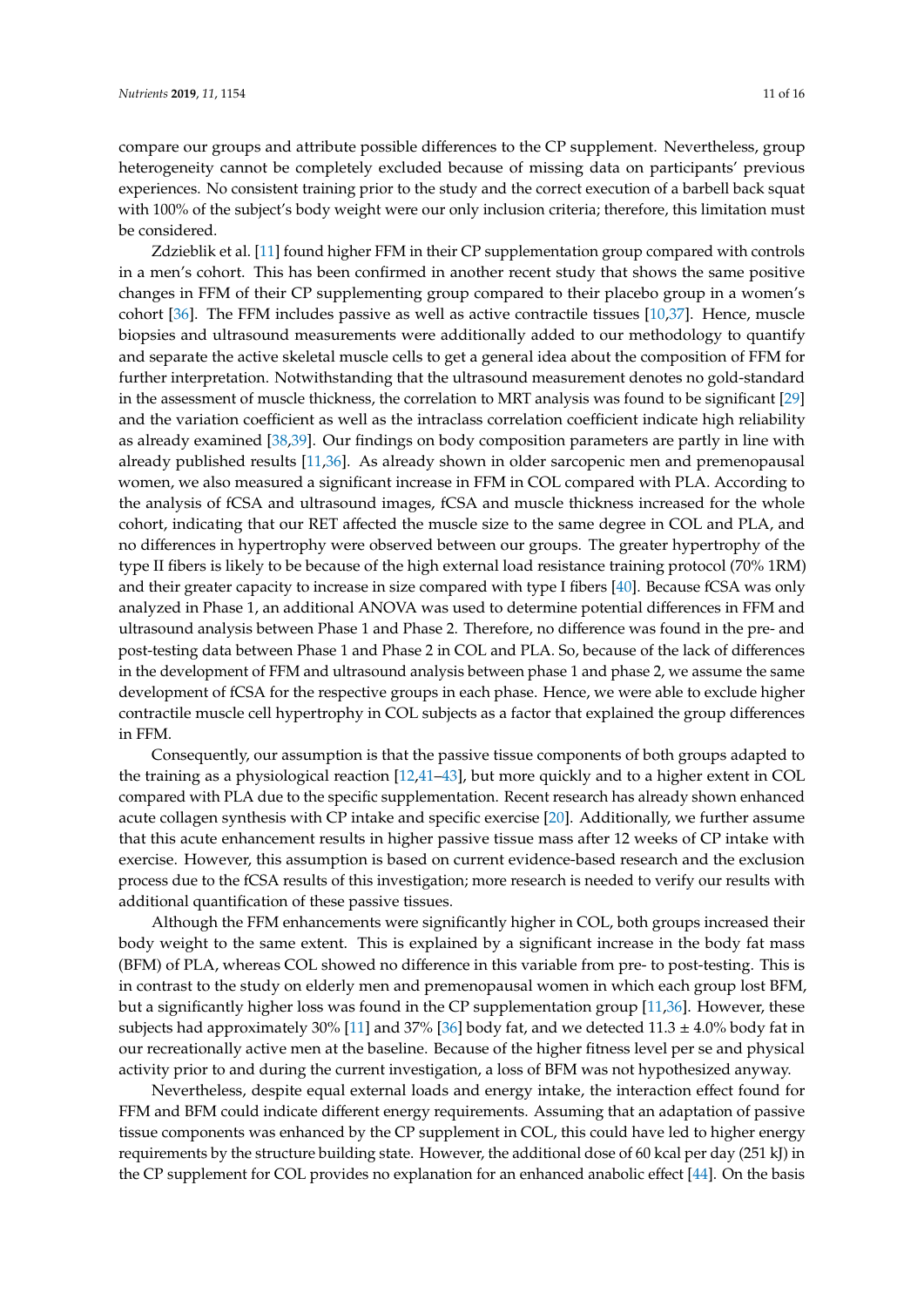of the food record results, we assume similar habitual nutrition behavior in both COL and PLA subjects. However, a 3-day self-reported food protocol was used to represent a 3-month period. The usefulness of this protocol has been debated in recent years, and its validity can also be discussed [\[45\]](#page-15-6). Certainly, it has been and remains an easily accessible, useful, and common tool to get a general idea about a participant's nutritional behaviors. Nevertheless, differences in energy intake cannot be completely excluded, and potential differences could explain higher BFM in PLA after the intervention.

Our study was based on the results of the study of Zdzieblik et al. [\[11\]](#page-13-9). In our healthy and younger population, we observed increased FFM, no change in BFM, and almost no difference in strength enhancement in our collagen treatment group compared with controls. As this was only partly in line with the results of Zdzieblik et al. [\[11\]](#page-13-9), who additionally found higher increases in strength and a more pronounced loss of BFM in the collagen supplementation group compared with placebo-controlled subjects, this needs to be discussed. It is often assumed that daily protein intake in elderly populations is even less than the recommended dietary allowance (RDA) or that even more protein per day is needed to ensure age-appropriate muscular system function [\[46\]](#page-15-7). In a study comparing the effects of whey and fortified collagen hydrolysate on nitrogen balance in elderly subjects, no difference was found between the high- and low-quality proteins [\[47\]](#page-15-8). Therefore, the authors suggested that collagen-based proteins can be seen as an appropriate supplement for elderly individuals and considered equal to whey protein. Furthermore, the loss in body weight of the whey protein group could not be explained by a loss of fat mass, indicating a loss of FFM, which was not found in the collagen group [\[47\]](#page-15-8). It therefore could be suspected that the greater increase in FFM after collagen intake and RET in the study of Zdzieblik et al. [\[11\]](#page-13-9) is the result of enhanced connective tissue adaptation as well as pronounced hypertrophy of contractile muscle cells; these mechanisms would explain the significant differences in strength enhancement. However, in general, the results of Zdzieblik et al. [\[11\]](#page-13-9) conflict with the results of a systematic review in which no further enhancement was found by an additional protein supplement in combination with exercise compared with exercise alone [\[48\]](#page-15-9). However, only studies with high-quality supplements that are rich in essential amino acids (EAA) or EAAs themselves were included in this review, and CP supplementation was not considered. Therefore, collagen-based proteins could play a more crucial role in the elderly population than the other mentioned protein supplements. Interestingly, Jendricke et al. [\[36\]](#page-14-18) showed the same results in premenopausal women as previously shown for the elderly men after prolonged CP intake. Due to the missing data about absolute macronutrient intake, it could be speculated that the daily protein intake was insufficient within a strength training regime. This would strengthen the assumption that a prolonged intake of CP may be equivalent to other protein intake strategies during the consumption of low-protein diets [\[47\]](#page-15-8).

In our younger subjects, in both groups, we found an average protein intake of  $1.8 \pm 0.5$  g/kg-bw/day, which is a sufficient amount to ensure adaptations in an RET regime following already published recommendations [\[1\]](#page-13-0) and more than double the RDA of 0.8 g/kg-bw/day for the general population. The high and equivalent amount of daily protein intake by our groups could explain the same levels of hypertrophy, as indicated by equivalent fCSA increases, which concurrently explains the similar strength levels. However, CP intake still had an impact on FFM in our COL individuals, who also had a tendency toward a slightly higher strength increase in squat 1RM. However, this impact does not seem to affect the strength enhancement of younger healthy men to the level it affected the elderly population. This discrepancy is probably due to a daily protein supply that was already sufficient and the absence of an additive effect on contractile muscle fiber adaptation.

The assumed adaptation of the passive connective tissue in COL seems to have had no significant effect on strength enhancement. It is conceivable that the training variables and strength measurements were not representative of the effects. Assuming that COL subjects increased their connective and passive tissues in the muscle–tendon system, this could possibly have an impact on fast and reactive movements, such as sprints or jumps, but not in slow movements such as those in our 10-repetition training and the 1RM and MViC testing methods. There is current evidence that supports that CP consumption before and after a large number of exhausting drop jumps leads to better recovery [\[49\]](#page-15-10).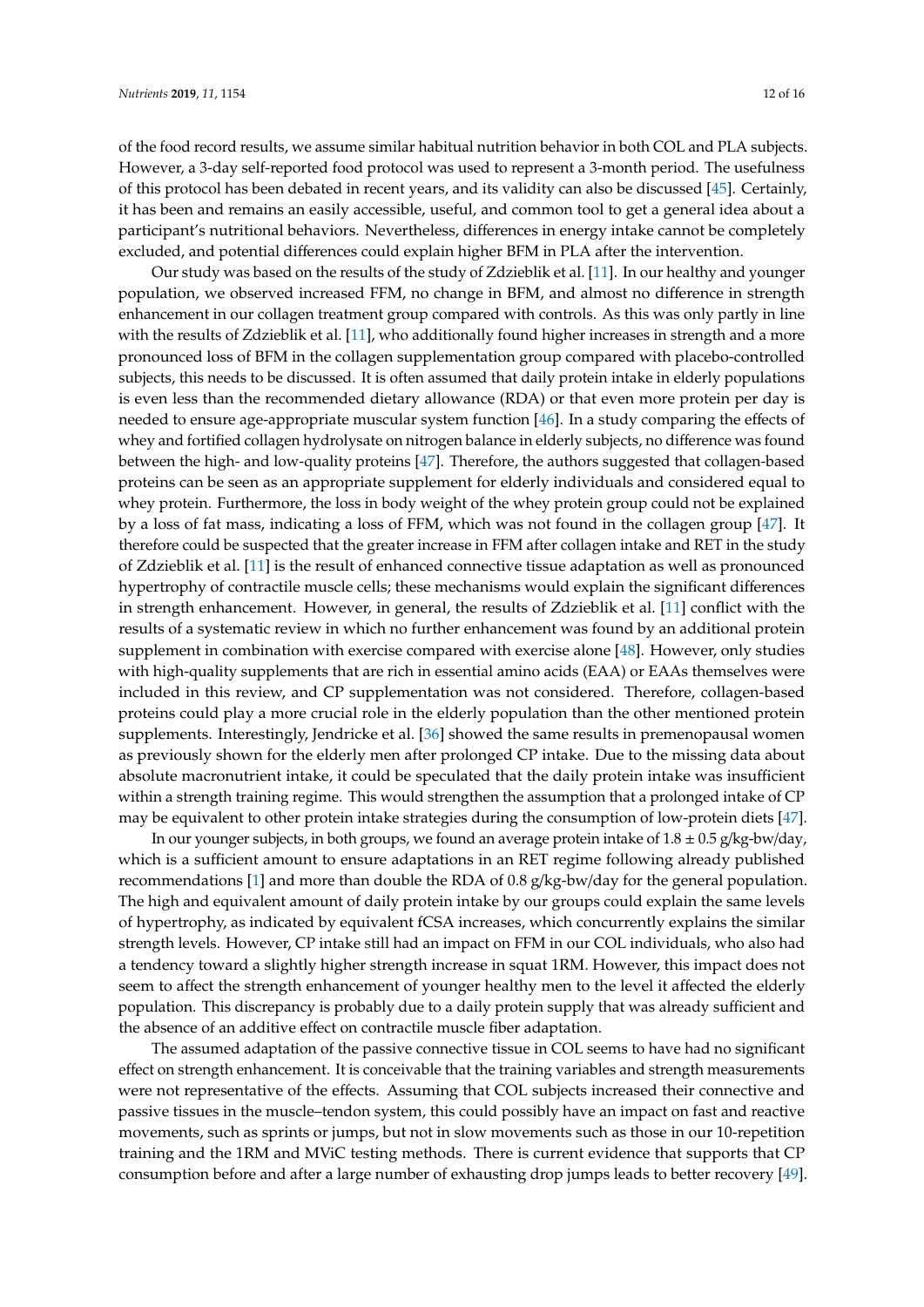Therefore, the CP treatment group returned more quickly to their previously determined maximum heights in the countermovement jump after the muscle damage protocol. This underpins the assumption that CP supplementation could be promoting recovery and adaptation in fast movement patterns.

Oesser et al. [\[50\]](#page-15-11) found increased rates of proline—a typical collagen amino acid—in the blood plasma of mice even 48 h after ingestion. We analyzed blood samples after 12 weeks of daily supplement intake that were collected approximately 24 h after the most recent ingestion. Therefore, this could explain the higher hydroxyproline values even before the supplement ingestion in COL. This signifies the availability of collagen-like amino acids in human blood for at least 24 h after the most recent consumption in a long-term daily intake strategy. This can be considered when creating supplementation strategies or in further research on collagen intake. Accordingly, regarding long-term supplementation, a smaller dose per day or intake of CP every second day could be enough to maintain the stable availability of specific amino acids in the blood and also be sufficient for the collagen synthesis rate enhancements observed in subjects taking the supplement [\[20\]](#page-14-2).

#### **5. Conclusions**

Following RET and CP supplementation, FFM increased, while BFM remained unchanged. The changes in muscle strength did not show significant differences between RET combined with CP supplementation and RET only. However, there was a tendency for a more pronounced enhancement in one strength test in COL. In addition to the subject collective, one of the novelties of this study is the use of biopsies. As fCSA did not differ significantly between the groups, we assume that the increase in FFM after CP supplementation was not only associated with hypertrophy of contractile muscle cells but might also be caused by a higher increase in connective tissue compared with placebo-controlled subjects. Further studies should focus on the quantification of the passive connective tissues after prolonged CP intake in healthy populations. A variation of the training variables and testing procedures in terms of movements, such as introducing reactive stretching and shortening cycles, could also be considered.

**Author Contributions:** Conceptualization, M.d.K., V.O.-H., and P.P.; Methodology, M.d.K., V.O.-H., and P.P.; Investigation & Project administration, M.d.K. and V.O.-H.; Writing—Original Draft, M.d.K.; Supervision, P.P.; Biopsy sampling, M.d.M. We also thank W.B. for giving us the opportunity to use his laboratory and materials for immune histochemical analysis.

**Funding:** This study was financially supported by Collagen Research Institute, Germany.

**Acknowledgments:** We acknowledge support by the DFG Open Access Publication Funds of the Ruhr-Universität Bochum.

**Conflicts of Interest:** The authors declare no conflicts of interest. The funders had no role in the design of the study; in the collection, analyses, or interpretation of data; or in the decision to publish the results. However, funders were allowed to make suggestions in phrasing, but the final decision was made by the authors. The independence of the authors and the right to freely publish the data was contractually secured.

#### **Abbreviations**

| 1RM              | One-repetition maximum                            |
|------------------|---------------------------------------------------|
| <b>BFM</b>       | Body fat mass                                     |
| <b>BP</b>        | Bench press                                       |
| <b>BR</b>        | Bent-over row                                     |
| BW               | Body weight                                       |
| COL              | Hydrolyzed collagen peptide supplementation group |
| CP.              | collagen peptide                                  |
| CSA <sup>.</sup> | Cross-sectional area                              |
| DL.              | Deadlift                                          |
| <b>DOMS</b>      | Delayed onset of muscle soreness                  |
| <b>ECM</b>       | Extracellular matrix                              |
| fCSA             | Muscle fiber cross-sectional area                 |
| <b>FFM</b>       | Fat-free mass                                     |
|                  |                                                   |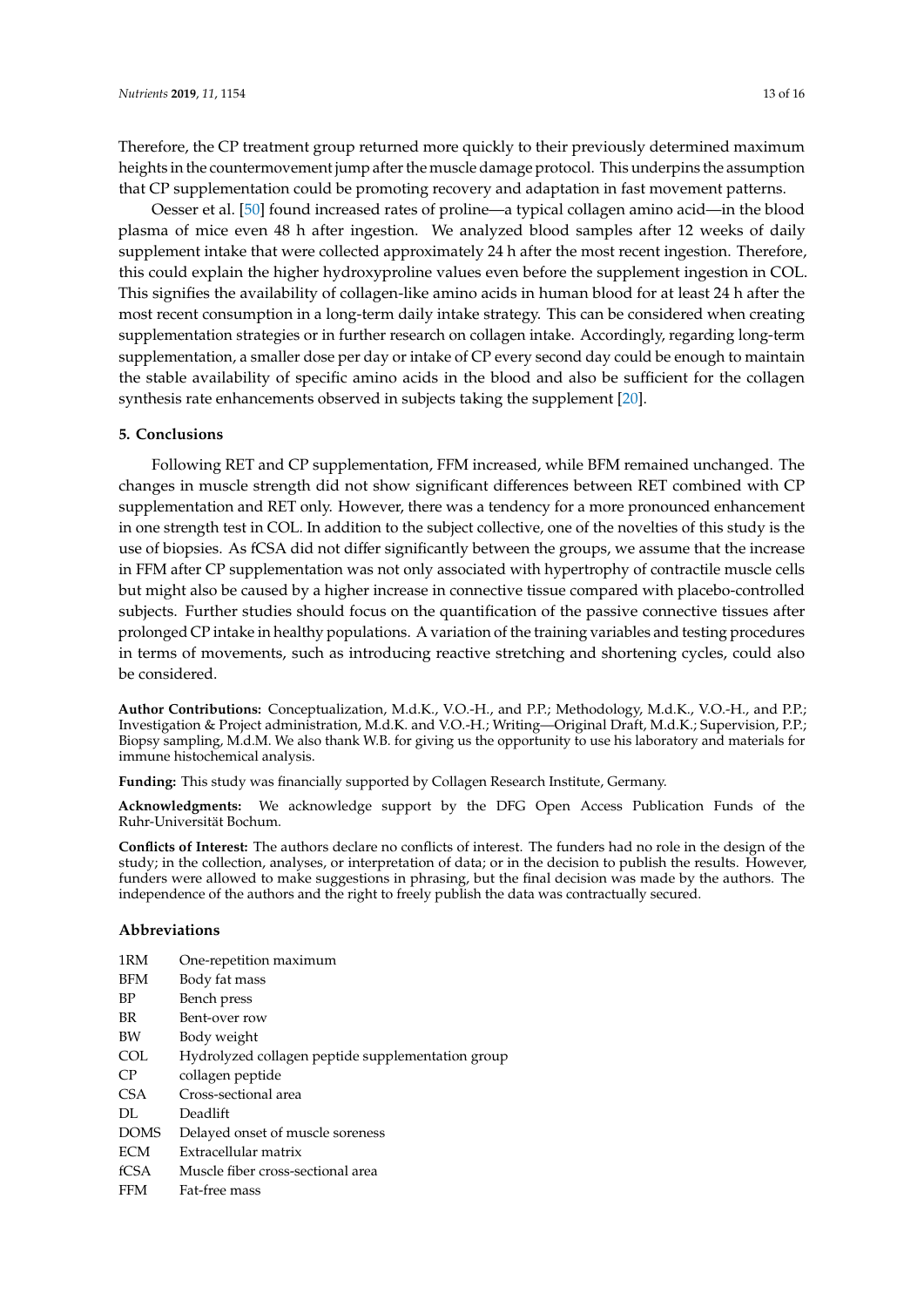- KE Knee extension
- LC Leg circumference
- Leg-Ex Leg extension
- MViC Maximal voluntary isometric contraction
- PLA Placebo-controlled supplementation group
- RDA Recommended dietary allowance
- RET Resistance exercise training
- RPE Rate of perceived exertion
- SQ Squat

# **References**

- <span id="page-13-0"></span>1. Phillips, S.M. Dietary protein requirements and adaptive advantages in athletes. *Br. J. Nutr.* **2012**, *108* (Suppl. 2), S158–S167. [\[CrossRef\]](http://dx.doi.org/10.1017/S0007114512002516) [\[PubMed\]](http://www.ncbi.nlm.nih.gov/pubmed/23107527)
- <span id="page-13-1"></span>2. Cermak, N.M.; Res, P.T.; de Groot, L.C.; Saris, W.H.; van Loon, L.J. Protein supplementation augments the adaptive response of skeletal muscle to resistance-type exercise training: A meta-analysis. *Am. J. Clin. Nutr.* **2012**, *96*, 1454–1464. [\[CrossRef\]](http://dx.doi.org/10.3945/ajcn.112.037556)
- <span id="page-13-2"></span>3. Morton, R.W.; Murphy, K.T.; McKellar, S.R.; Schoenfeld, B.J.; Henselmans, M.; Helms, E.; Aragon, A.A.; Devries, M.C.; Banfield, L.; Krieger, J.W.; et al. A systematic review, meta-analysis and meta-regression of the effect of protein supplementation on resistance training-induced gains in muscle mass and strength in healthy adults. *Br. J. Sports Med.* **2017**, *52*, 376–384. [\[CrossRef\]](http://dx.doi.org/10.1136/bjsports-2017-097608)
- <span id="page-13-3"></span>4. Heaton, L.E.; Davis, J.K.; Rawson, E.S.; Nuccio, R.P.; Witard, O.C.; Stein, K.W.; Baar, K.; Carter, J.M.; Baker, L.B. Selected In-Season Nutritional Strategies to Enhance Recovery for Team Sport Athletes: A Practical Overview. *Sports Med.* **2017**, *47*, 2201–2218. [\[CrossRef\]](http://dx.doi.org/10.1007/s40279-017-0759-2)
- <span id="page-13-4"></span>5. Hoppeler, H. Molecular networks in skeletal muscle plasticity. *J. Exp. Biol.* **2016**, *219*, 205–213. [\[CrossRef\]](http://dx.doi.org/10.1242/jeb.128207)
- <span id="page-13-5"></span>6. Chiquet, M. Regulation of extracellular matrix gene expression by mechanical stress. *Matrix Biol.* **1999**, *18*, 417–426. [\[CrossRef\]](http://dx.doi.org/10.1016/S0945-053X(99)00039-6)
- 7. Mackey, A.L.; Donnelly, A.E.; Turpeenniemi-Hujanen, T.; Roper, H.P. Skeletal muscle collagen content in humans after high-force eccentric contractions. *J. Appl. Physiol.* **2004**, *97*, 197–203. [\[CrossRef\]](http://dx.doi.org/10.1152/japplphysiol.01174.2003) [\[PubMed\]](http://www.ncbi.nlm.nih.gov/pubmed/14990551)
- <span id="page-13-6"></span>8. Moore, D.R.; Phillips, S.M.; Babraj, J.A.; Smith, K.; Rennie, M.J. Myofibrillar and collagen protein synthesis in human skeletal muscle in young men after maximal shortening and lengthening contractions. *Am. J. Physiol. Endocrinol. Metab.* **2005**, *288*, E1153–E1159. [\[CrossRef\]](http://dx.doi.org/10.1152/ajpendo.00387.2004)
- <span id="page-13-7"></span>9. Alexander, R.M.; Bennet-Clark, H.C. Storage of elastic strain energy in muscle and other tissues. *Nature* **1977**, *265*, 114–117. [\[CrossRef\]](http://dx.doi.org/10.1038/265114a0) [\[PubMed\]](http://www.ncbi.nlm.nih.gov/pubmed/834252)
- <span id="page-13-8"></span>10. Kjaer, M. Role of extracellular matrix in adaptation of tendon and skeletal muscle to mechanical loading. *Physiol. Rev.* **2004**, *84*, 649–698. [\[CrossRef\]](http://dx.doi.org/10.1152/physrev.00031.2003)
- <span id="page-13-9"></span>11. Zdzieblik, D.; Oesser, S.; Baumstark, M.W.; Gollhofer, A.; König, D. Collagen peptide supplementation in combination with resistance training improves body composition and increases muscle strength in elderly sarcopenic men: A randomised controlled trial. *Br. J. Nutr.* **2015**, *114*, 1237–1245. [\[CrossRef\]](http://dx.doi.org/10.1017/S0007114515002810)
- <span id="page-13-10"></span>12. Kjaer, M.; Magnusson, P.; Krogsgaard, M.; Boysen Møller, J.; Olesen, J.; Heinemeier, K.; Hansen, M.; Haraldsson, B.; Koskinen, S.; Esmarck, B.; et al. Extracellular matrix adaptation of tendon and skeletal muscle to exercise. *J. Anat.* **2006**, *208*, 445–450. [\[CrossRef\]](http://dx.doi.org/10.1111/j.1469-7580.2006.00549.x) [\[PubMed\]](http://www.ncbi.nlm.nih.gov/pubmed/16637870)
- <span id="page-13-11"></span>13. Bello, A.E.; Oesser, S. Collagen hydrolysate for the treatment of osteoarthritis and other joint disorders: A review of the literature. *Curr. Med. Res. Opin.* **2006**, *22*, 2221–2232. [\[CrossRef\]](http://dx.doi.org/10.1185/030079906X148373)
- 14. Clark, K.L.; Sebastianelli, W.; Flechsenhar, K.R.; Aukermann, D.F.; Meza, F.; Millard, R.L.; Deitch, J.R.; Sherbondy, P.S.; Albert, A. 24-Week study on the use of collagen hydrolysate as a dietary supplement in athletes with activity-related joint pain. *Curr. Med. Res. Opin.* **2008**, *24*, 1485–1496. [\[CrossRef\]](http://dx.doi.org/10.1185/030079908X291967)
- 15. Ramanathan, G.; Muthukumar, T.; Tirichurapalli Sivagnanam, U. In vivo efficiency of the collagen coated nanofibrous scaffold and their effect on growth factors and pro-inflammatory cytokines in wound healing. *Eur. J. Pharmacol.* **2017**. [\[CrossRef\]](http://dx.doi.org/10.1016/j.ejphar.2017.08.003)
- 16. Dressler, P.; Gehring, D.; Zdzieblik, D.; Oesser, S.; Gollhofer, A.; König, D. Improvement of Functional Ankle Properties Following Supplementation with Specific Collagen Peptides in Athletes with Chronic Ankle Instability. *J. Sports Sci. Med.* **2018**, *17*, 298–304. [\[CrossRef\]](http://dx.doi.org/10.1016/j.jbmt.2018.09.037)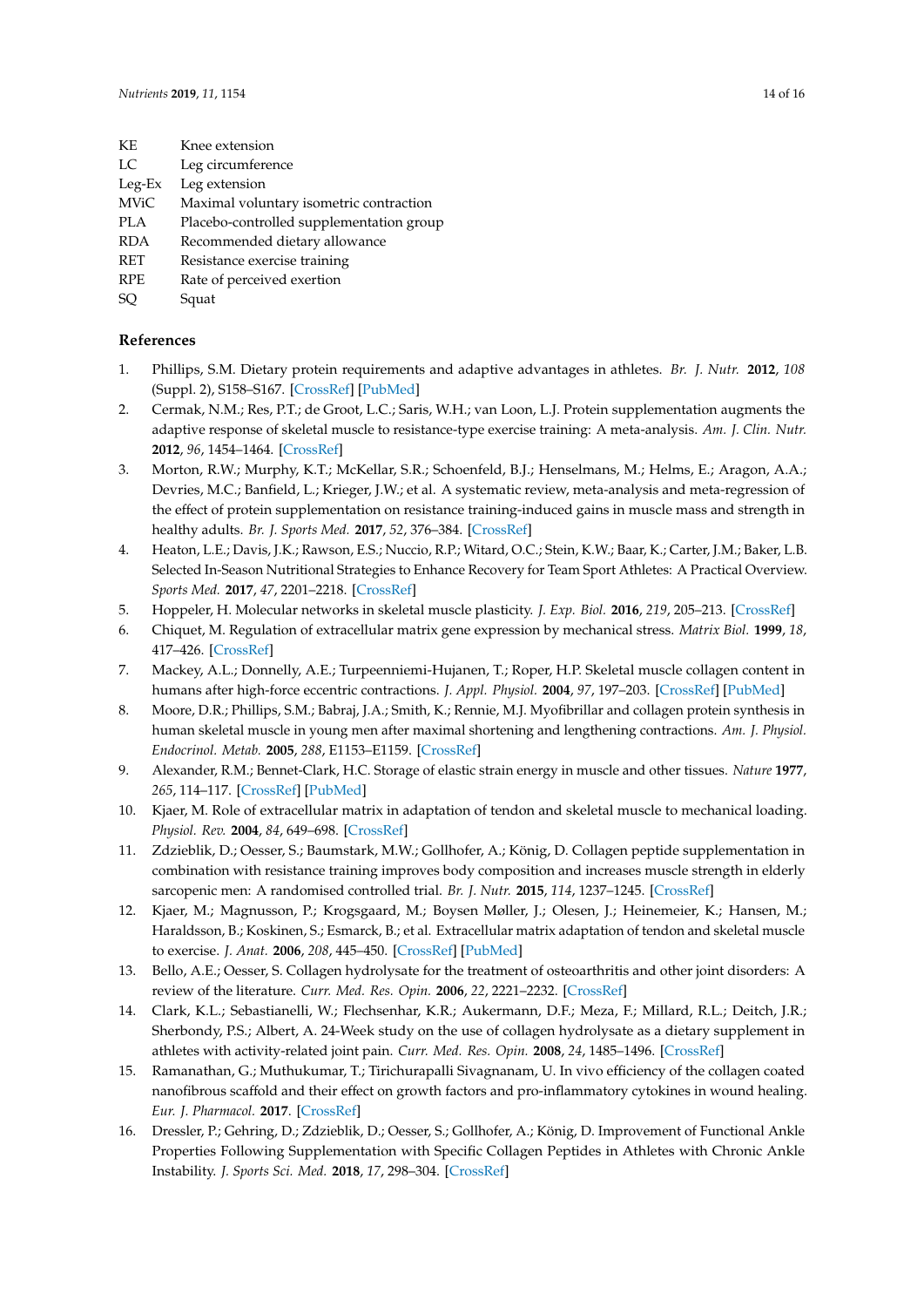- 17. Praet, S.F.E.; Purdam, C.R.; Welvaert, M.; Vlahovich, N.; Lovell, G.; Burke, L.M.; Gaida, J.E.; Manzanero, S.; Hughes, D.; Waddington, G. Oral Supplementation of Specific Collagen Peptides Combined with Calf-Strengthening Exercises Enhances Function and Reduces Pain in Achilles Tendinopathy Patients. *Nutrients* **2019**, *11*, 76. [\[CrossRef\]](http://dx.doi.org/10.3390/nu11010076) [\[PubMed\]](http://www.ncbi.nlm.nih.gov/pubmed/30609761)
- <span id="page-14-0"></span>18. Zdzieblik, D.; Oesser, S.; Gollhofer, A.; König, D. Improvement of activity-related knee joint discomfort following supplementation of specific collagen peptides. *Appl. Physiol. Nutr. Metab.* **2017**, *42*, 588–595. [\[CrossRef\]](http://dx.doi.org/10.1139/apnm-2016-0390)
- <span id="page-14-1"></span>19. Baar, K. Stress Relaxation and Targeted Nutrition to Treat Patellar Tendinopathy. *Int. J. Sport Nutr. Exerc. Metab.* **2019**, 1–5. [\[CrossRef\]](http://dx.doi.org/10.1123/ijsnem.2018-0231)
- <span id="page-14-2"></span>20. Shaw, G.; Lee-Barthel, A.; Ross, M.L.; Wang, B.; Baar, K. Vitamin C-enriched gelatin supplementation before intermittent activity augments collagen synthesis. *Am. J. Clin. Nutr.* **2017**, *105*, 136–143. [\[CrossRef\]](http://dx.doi.org/10.3945/ajcn.116.138594) [\[PubMed\]](http://www.ncbi.nlm.nih.gov/pubmed/27852613)
- <span id="page-14-3"></span>21. Fry, C.S.; Kirby, T.J.; Kosmac, K.; McCarthy, J.J.; Peterson, C.A. Myogenic Progenitor Cells Control Extracellular Matrix Production by Fibroblasts during Skeletal Muscle Hypertrophy. *Cell Stem Cell* **2017**, *20*, 56–69. [\[CrossRef\]](http://dx.doi.org/10.1016/j.stem.2016.09.010) [\[PubMed\]](http://www.ncbi.nlm.nih.gov/pubmed/27840022)
- <span id="page-14-4"></span>22. Mackey, A.L.; Magnan, M.; Chazaud, B.; Kjaer, M. Human skeletal muscle fibroblasts stimulate in vitro myogenesis and in vivo muscle regeneration. *J. Physiol.* **2017**, *595*, 5115–5127. [\[CrossRef\]](http://dx.doi.org/10.1113/JP273997) [\[PubMed\]](http://www.ncbi.nlm.nih.gov/pubmed/28369879)
- <span id="page-14-5"></span>23. Pawlikowski, B.; Vogler, T.O.; Gadek, K.; Olwin, B.B. Regulation of skeletal muscle stem cells by fibroblast growth factors. *Dev. Dyn.* **2017**, *246*, 359–367. [\[CrossRef\]](http://dx.doi.org/10.1002/dvdy.24495)
- <span id="page-14-6"></span>24. Chow, S.-C. Adaptive clinical trial design. *Annu. Rev. Med.* **2014**, *65*, 405–415. [\[CrossRef\]](http://dx.doi.org/10.1146/annurev-med-092012-112310) [\[PubMed\]](http://www.ncbi.nlm.nih.gov/pubmed/24422576)
- <span id="page-14-7"></span>25. Faul, F.; Erdfelder, E.; Lang, A.-G.; Buchner, A. G\* Power 3: A flexible statistical power analysis program for the social, behavioral, and biomedical sciences. *Behav. Res. Methods* **2007**, *39*, 175–191. [\[CrossRef\]](http://dx.doi.org/10.3758/BF03193146)
- <span id="page-14-8"></span>26. Halson, S.L. Monitoring training load to understand fatigue in athletes. *Sports Med.* **2014**, *44* (Suppl. 2), S139–S147. [\[CrossRef\]](http://dx.doi.org/10.1007/s40279-014-0253-z)
- <span id="page-14-9"></span>27. Chen, Z.; Wang, Z.; Lohman, T.; Heymsfield, S.B.; Outwater, E.; Nicholas, J.S.; Bassford, T.; LaCroix, A.; Sherrill, D.; Punyanitya, M.; et al. Dual-energy X-ray absorptiometry is a valid tool for assessing skeletal muscle mass in older women. *J. Nutr.* **2007**, *137*, 2775–2780. [\[CrossRef\]](http://dx.doi.org/10.1093/jn/137.12.2775) [\[PubMed\]](http://www.ncbi.nlm.nih.gov/pubmed/18029498)
- <span id="page-14-10"></span>28. Anderson, L.J.; Erceg, D.N.; Schroeder, E.T. Utility of multifrequency bioelectrical impedance compared with dual-energy X-ray absorptiometry for assessment of total and regional body composition varies between men and women. *Nutr. Res.* **2012**, *32*, 479–485. [\[CrossRef\]](http://dx.doi.org/10.1016/j.nutres.2012.05.009)
- <span id="page-14-11"></span>29. Miyatani, M.; Kanehisa, H.; Ito, M.; Kawakami, Y.; Fukunaga, T. The accuracy of volume estimates using ultrasound muscle thickness measurements in different muscle groups. *Eur. J. Appl. Physiol.* **2004**, *91*, 264–272. [\[CrossRef\]](http://dx.doi.org/10.1007/s00421-003-0974-4)
- <span id="page-14-12"></span>30. Kreamer, W.J.; Fry, A.C. Strength testing: Development and evaluation of methodology. In *Physiological Assessment of Human Fitness*; Maud, P.J., Foster, C., Eds.; Human Kinetics: Champaign, IL, USA, 1995; Volume 2, pp. 119–150.
- <span id="page-14-13"></span>31. Bergstrom, J. Percutaneous needle biopsy of skeletal muscle in physiological and clinical research. *Scand. J. Clin. Lab. Investig.* **1975**, *35*, 609–616. [\[CrossRef\]](http://dx.doi.org/10.3109/00365517509095787)
- <span id="page-14-14"></span>32. Baar, K. Minimizing Injury and Maximizing Return to Play: Lessons from Engineered Ligaments. *Sports Med.* **2017**, *47*, 5–11. [\[CrossRef\]](http://dx.doi.org/10.1007/s40279-017-0719-x) [\[PubMed\]](http://www.ncbi.nlm.nih.gov/pubmed/28332110)
- <span id="page-14-15"></span>33. Kim, J.-S.; Kosek, D.J.; Petrella, J.K.; Cross, J.M.; Bamman, M.M. Resting and load-induced levels of myogenic gene transcripts differ between older adults with demonstrable sarcopenia and young men and women. *J. Appl. Physiol.* **2005**, *99*, 2149–2158. [\[CrossRef\]](http://dx.doi.org/10.1152/japplphysiol.00513.2005)
- <span id="page-14-16"></span>34. Cleather, D.J.; Guthrie, S.R. Quantifying delayed-onset muscle soreness: A comparison of unidimensional and multidimensional instrumentation. *J. Sports Sci.* **2007**, *25*, 845–850. [\[CrossRef\]](http://dx.doi.org/10.1080/02640410600908050) [\[PubMed\]](http://www.ncbi.nlm.nih.gov/pubmed/17474037)
- <span id="page-14-17"></span>35. Borg, G.; Hassmén, P.; Lagerström, M. Perceived exertion related to heart rate and blood lactate during arm and leg exercise. *Eur. J. Appl. Physiol. Occup. Physiol.* **1987**, *56*, 679–685. [\[CrossRef\]](http://dx.doi.org/10.1007/BF00424810)
- <span id="page-14-18"></span>36. Jendricke, P.; Centner, C.; Zdzieblik, D.; Gollhofer, A.; König, D. Specific Collagen Peptides in Combination with Resistance Training Improve Body Composition and Regional Muscle Strength in Premenopausal Women: A Randomized Controlled Trial. *Nutrients* **2019**, *11*, 892. [\[CrossRef\]](http://dx.doi.org/10.3390/nu11040892)
- <span id="page-14-19"></span>37. Haun, C.T.; Vann, C.G.; Roberts, B.M.; Vigotsky, A.D.; Schoenfeld, B.J.; Roberts, M.D. A Critical Evaluation of the Biological Construct Skeletal Muscle Hypertrophy: Size Matters but So Does the Measurement. *Front. Physiol.* **2019**, *10*, 613. [\[CrossRef\]](http://dx.doi.org/10.3389/fphys.2019.00247)